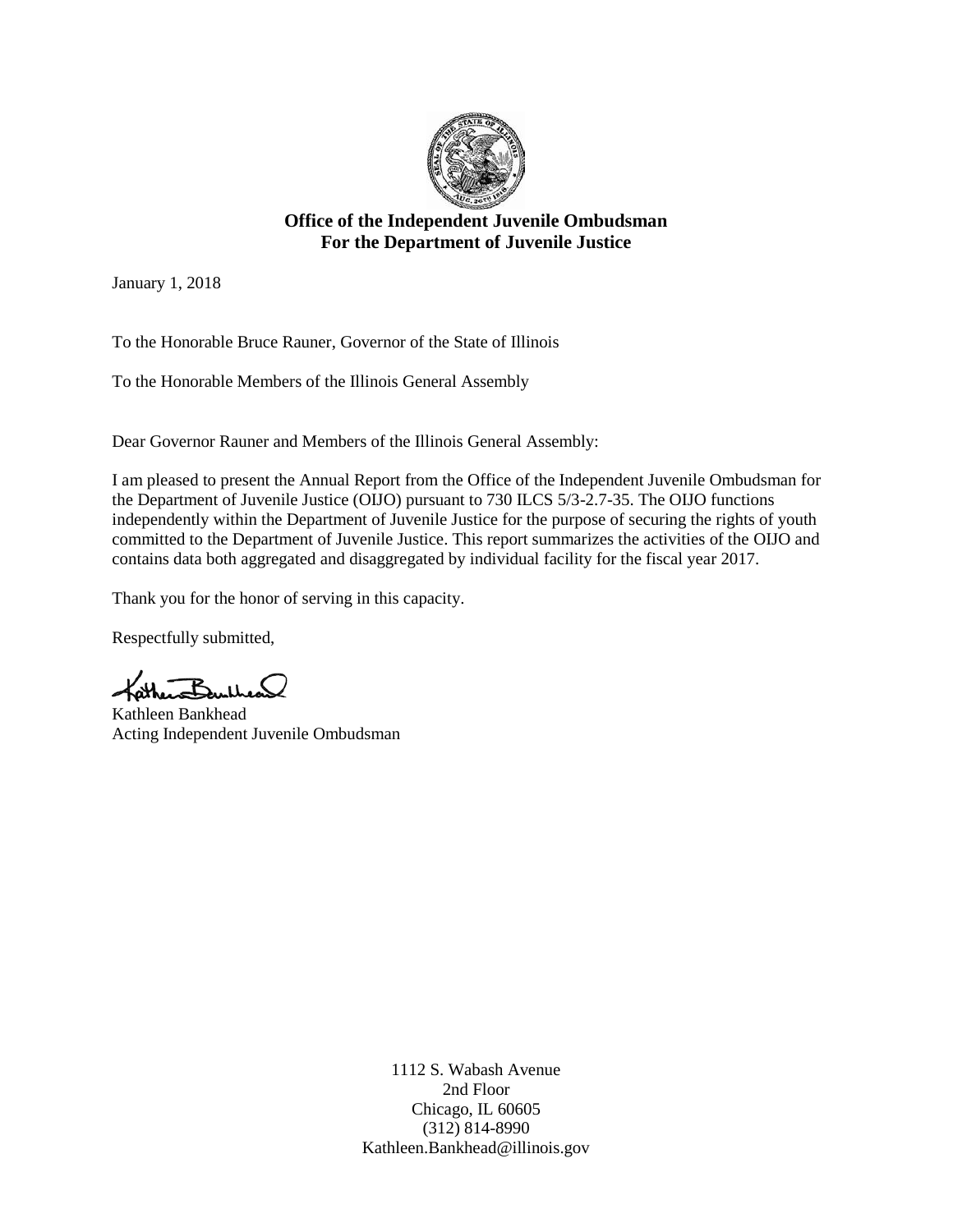**Office of the Independent Juvenile Ombudsman for the Department of Juvenile Justice**

# **Annual Report**

# **Work of the Independent Juvenile Ombudsman**

**Fiscal Year 2017**

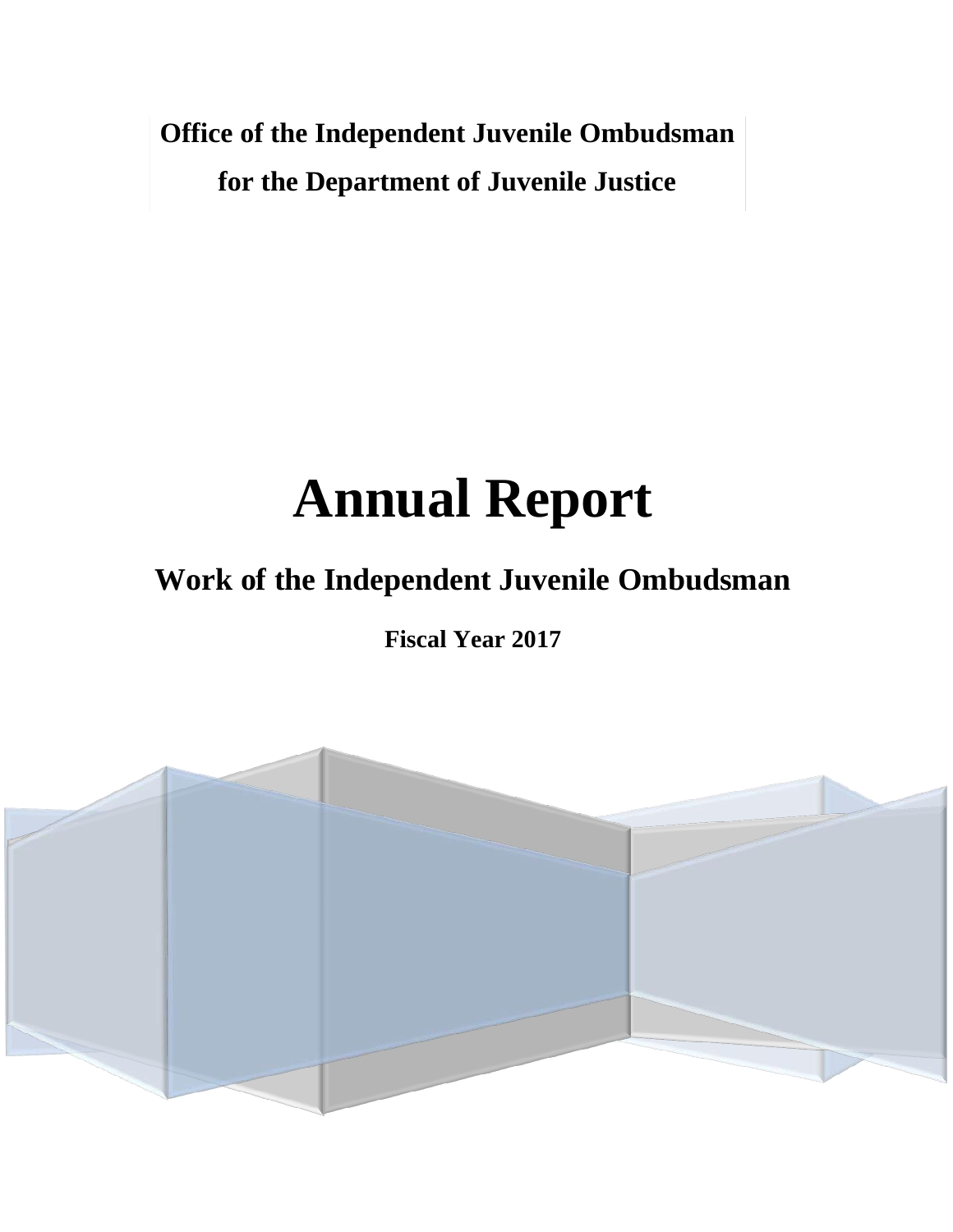# **TABLE OF CONTENTS**

| TOTAL COMPLAINTS BY IYC. | 24 |
|--------------------------|----|
|                          | 24 |
|                          |    |
|                          | 28 |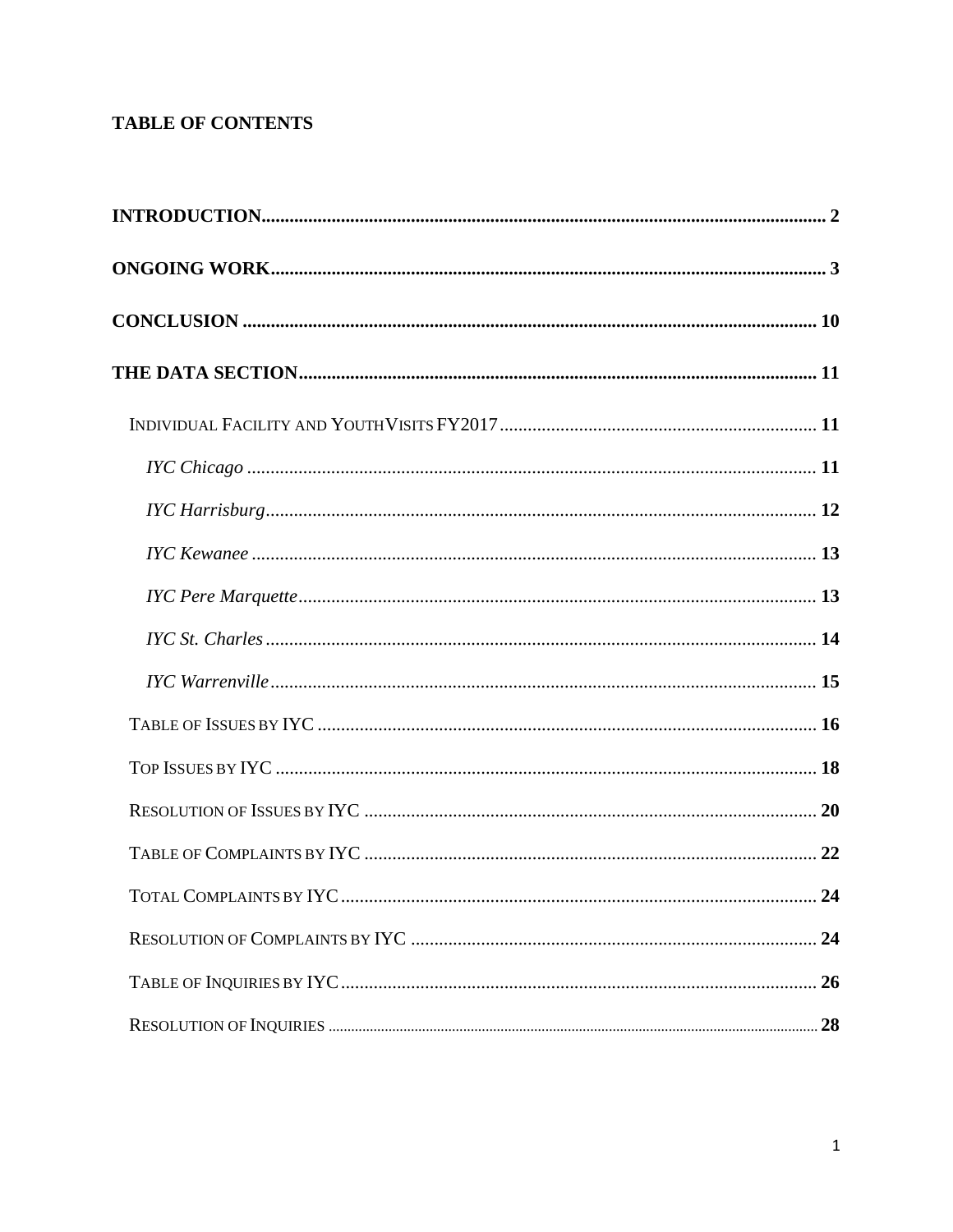#### <span id="page-3-0"></span>**Introduction**

This is the annual report submitted by the Independent Juvenile Ombudsman of the Department of Juvenile Justice (DJJ) to the Honorable Bruce Rauner, Governor of the State of Illinois and the Illinois General Assembly summarizing the activities done in furtherance of the purpose of the Office of the Independent Juvenile Ombudsman (OIJO) pursuant to 730 ILCS 5/3-2.7-35.<sup>1</sup> This report (due on or before January 1, 2018) covers fiscal year 2017 (July 1, 2016 through June 30, 2017) the period hereafter known as  $FY2017<sup>2</sup>$ 

This document contains aggregated and disaggregated data organized by individual facility. It also describes the work of the Ombudsman; the status of any review or investigation undertaken by the Ombudsman without identifying information concerning the subject of the reports or investigation; and recommendations that the Ombudsman has relating to systemic issues in the Department of Juvenile Justice's provision of service and other matters for consideration by the General Assembly and the Governor.

The Office of the Independent Juvenile Ombudsman functions independently within the Department of Juvenile Justice and reports to the Governor. While currently a one person office, it is anticipated that two Deputy Ombudsmen will join the office in fiscal year  $2018<sup>3</sup>$  Opting for two deputy ombudsmen rather than an administrative staff person, DJJ provides administrative support for the Ombudsman's Office pursuant to 730 ILCS 5/3-2.7-25(a).

The addition of two Deputy Ombudsmen will enhance the office's investigative capacity to ensure the rights of youth are fully observed. Increased manpower will enable the Office to visit Illinois Youth Centers (IYC) more frequently, increase contact with youth who are on aftercare, to review or inspect facilities where youth have been placed by DJJ and to collaborate with geographically diverse communities as they prepare for the return of their youth.

The OIJO has no authority to order DJJ to change a decision or alter a policy or practice. Rather, the Ombudsman brings to the attention of DJJ management issues involving the rights of committed youth, fairness in the access and application of services, policies and practices and other matters that warrant the Office's involvement. Through the annual report, the OIJO can expose complaints of violations of youth rights, unfair practices and systemic issues to the Governor, legislature and the public.

In certain statutorily delineated circumstances, such as severe abuse or injury of a youth, the Ombudsman must report those matters immediately to the Director of Juvenile Justice and the Governor. The Ombudsman does not investigate matters of criminal behavior or violations of the State Officials and Employees Ethics Act. Those matters are referred to the Illinois State Police or the Office of the Governor's Executive Inspector General for investigation. The Ombudsman is a mandated reporter and must refer complaints of child abuse or neglect to the Child Abuse and Neglect Hotline operated by the Illinois Department of Children and Family Services or the Illinois State Police.

<span id="page-3-1"></span><sup>&</sup>lt;sup>1</sup>DJJ is invited to file a response. It is anticipated that DJJ will file a response in January 2018. Thereafter, both the annual report and DJJ's response will be posted on the Ombudsman's webpage.

<span id="page-3-2"></span><sup>&</sup>lt;sup>2</sup>This report covers the period ending on June 30, 2017. Some changes have occurred in the six months since the end of FY2017.

<span id="page-3-3"></span> $3A$  Deputy Ombudsman was hired and joined the office in August 2017. A second Deputy Ombudsman who will primarily cover downstate Illinois is in the process of being hired.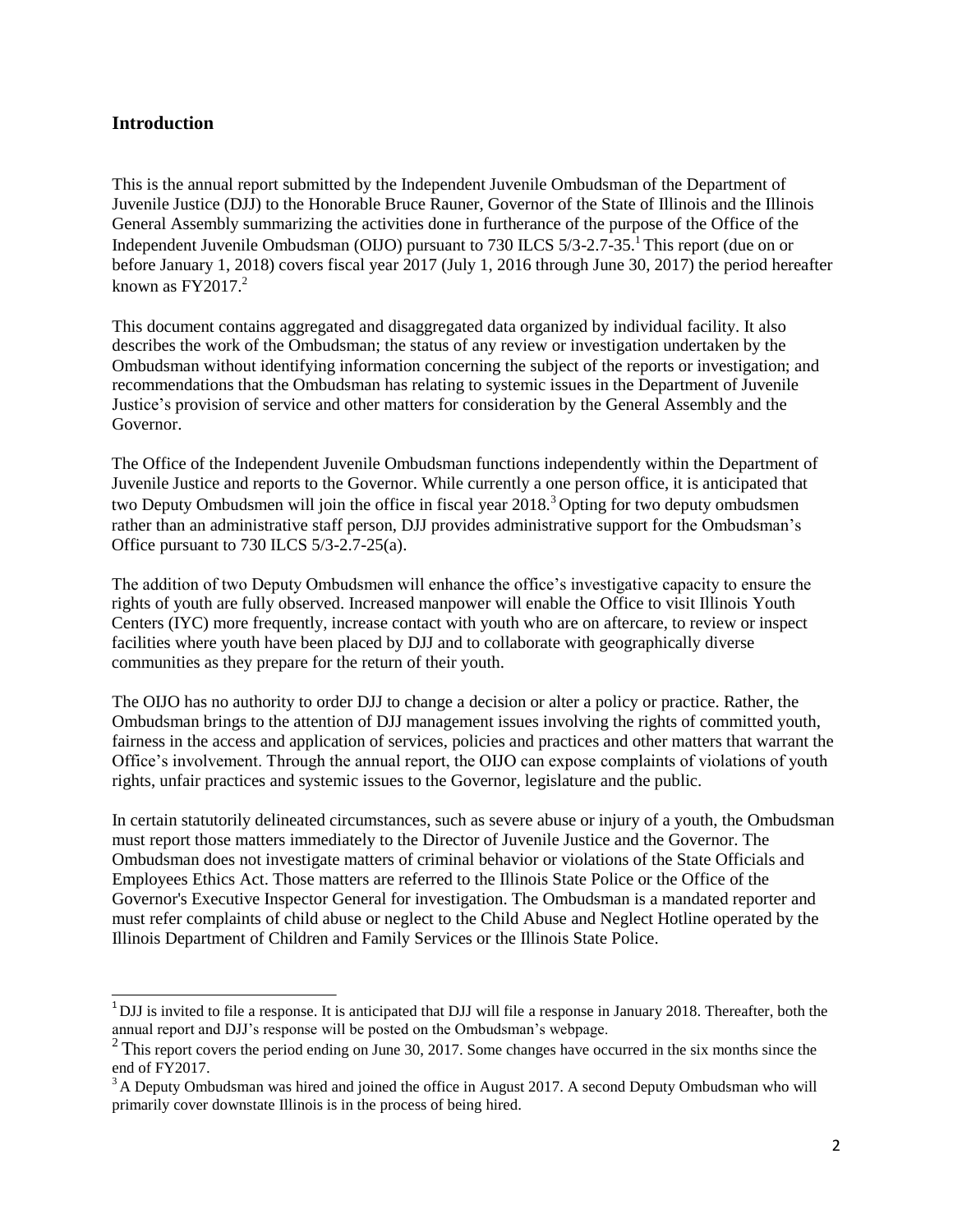Regarding reports that DJJ must file with the court involving a critical incident, a youth held in DJJ custody for want of an approved aftercare host site and certain youth in custody for over one consecutive year, the OIJO must provide a copy of the report to the minor's court appointed guardian ad litem and attorney. The OIJO must advise the minor's parents or guardian of record that a copy of the report is available upon request to the OIJO.

#### <span id="page-4-0"></span>**Ongoing Work**

The bulk of the Ombudsman's work centered on addressing a question asked by a young person in DJJ custody: "I know that this is jail, but can DJJ do that?" The answer to that question defines the work of the Ombudsman's Office in FY2017. The Ombudsman's Office was able to advise youth about their rights, communicate with DJJ in an effort to secure youth rights and assist young people and their families in areas where the Ombudsman determined they needed assistance.

The Ombudsman made 101 visits to  $\sin^4$  IYCs and had over 1300 in-person contacts with youth in the facilities. Between December 1, 2016 and June 30, 2017, the Ombudsman's office received 453 telephone calls from youth and their family members.

DJJ installed a toll free number for the OIJO that was accessible to youth at the IYCs at any time by dialing four (4) numbers[.](#page-4-2) The calls were free, not monitored and not recorded.<sup>5</sup> Many of the inquiries, issues and complaints were initiated by telephone call and followed up in person. Some matters were resolved with a telephone call. However, most concerns were communicated in person when the Ombudsman visited the Illinois Youth Centers.

Most of the issues reported to the Ombudsman were addressed informally with DJJ executive staff or IYC administration. This approach generally resulted in prompt resolutions. Youth and/or family members were advised of the responses in person, by letter, by email or telephone.

Formal complaints were filed and forwarded to DJJ when the concern was ongoing, represented a systemic issue or was requested to be forwarded by the complainant. Formal complaints were investigated and discussed with DJJ. A few complaints were investigated by external entities.<sup>6</sup> Most complaints were addressed and resolved in less than 30 days.

Youth who were designated Habitual or Violent Offenders and those who were convicted of felony offenses and were to be transferred to Illinois Department of Corrections (IDOC) had the most questions about program credits and other programmatic incentives. Youth with felony convictions also had many inquiries about other types of sentence credit and the meaning of prison security levels in the IDOC. Their inquiries were referred to DJJ or IDOC. The Ombudsman's Office arranged for staff from IDOC to visit IYC Harrisburg and IYC St[.](#page-4-4) Charles to meet with those youth and answer their questions.<sup>7</sup>

*Grievance Procedures:* This year the OIJO completed recommendations to DJJ for strengthening the grievance process. Some of the recommendations were incorporated in the new grievance policy.

<span id="page-4-1"></span><sup>&</sup>lt;sup>4</sup> IYC Kewanee was visited once. It closed at the end of July 2016.

<span id="page-4-2"></span><sup>&</sup>lt;sup>5</sup> After several youth complained that too often they had to leave voicemail messages for the Ombudsman, at the Ombudsman's request, DJJ provided administrative assistance in answering the phones when the Ombudsman was out of the office for extended periods of time.

<span id="page-4-3"></span><sup>&</sup>lt;sup>6</sup> IDOC, Illinois State Police, Illinois Department of Children and Family Services

<span id="page-4-4"></span><sup>&</sup>lt;sup>7</sup>The meetings were scheduled but will not occur until fiscal year 2018.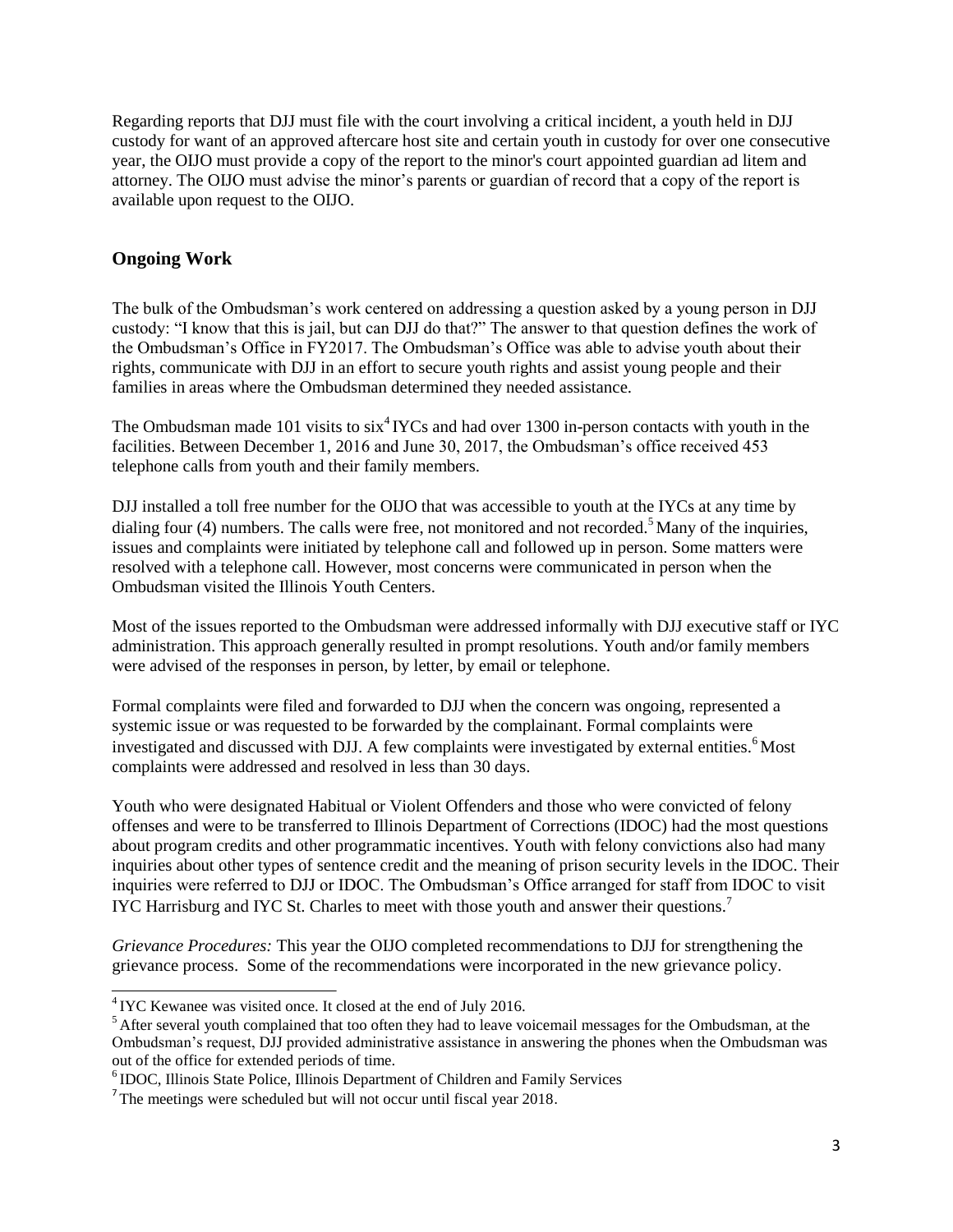An introductory letter to youth and a youth rights flyer were also completed, and it is anticipated that they will be included in DJJ's new youth orientation handbook in fiscal year 2018.

*Community Involvement:* The Ombudsman participated in several community events informing stakeholders about the Ombudsman's Office, including dialogue on building community capacity to provide alternatives to incarceration and to address the needs of youth returning home. The Ombudsman reached out to a community organization in Carbondale, Illinois to help support youth at IYC Harrisburg who are far from home and family. The organization is seeking ways to help and its members are considering volunteering to visit youth at IYC Harrisburg who seldom receive family visits[.](#page-5-0) <sup>8</sup> Some of those community members decided to become court watchers in the Saline County Courthouse to further support young people facing charges originating in IYC Harrisburg.

*Peace Circles:* The Ombudsman sat in circle<sup>9</sup> with youth at all of the IYCs. Most of the circles involved only youth and the Ombudsman. Staff members asked or were asked to participate in a few peace circles with youth. Both youth and staff thought that these circles went well.

Members of the DJJ executive staff requested that the Ombudsman's Office schedule more peace circles with youth and staff. The first peace circles were at IYC St. Charles. Some of the peace circles were kept (facilitated) by community peace circle keepers. The Director of DJJ, other executive staff members, IYC administrative staff and the Superintendent of school district 428 and other education staff participated in peace circles at several of the IYCs.

#### **COMPLAINTS, ISSUES AND INQUIRIES**

#### **Leading complaints and issues at IYC Harrisburg**

#### *Youth charged with Aggravated Battery to a Peace Officer.*

The overwhelming concern for the Ombudsman's Office this year involved the felony charges filed against youth at IYC Harrisburg. In August 2016 the Ombudsman received a complaint from a young man who said that he was charged with an Aggravated Battery to a Peace Officer. It was a juvenile case resulting from an allegation that during a fight with another youth seven months earlier, he hit a Juvenile Justice Specialist. He was released to aftercare subsequent to the fight and returned on a technical aftercare violation a few months later. It was after his return that he was charged with the juvenile case.

Subsequently, in September 2016 he complained to the Ombudsman's office that he was the victim of excessive force and racial slurs by Juvenile Justice Specialists (JJS) after he was involved in a fight with another youth. The youth received a ticket for staff assault. The Ombudsman viewed the video of the incident. However, the quality of the video was very poor and staff members were surrounding the action, so that it was impossible to discern any details of the encounter. The complaint was resolved against the youth.

A few months later, in January 2017, a warrant was issued from the Saline County Criminal Court charging that the youth committed Aggravated Battery to a Peace Officer against the JJS. It was an adult felony charge. The Ombudsman's Office learned that DJJ had not initiated the charge, but that the alleged victim filed a civilian complaint and the Saline County State's Attorney filed the charge.

<span id="page-5-1"></span><span id="page-5-0"></span><sup>&</sup>lt;sup>8</sup> As an example, one gentleman said that he would be willing to visit occasionally and play chess with a youth.

<sup>&</sup>lt;sup>9</sup> Peacemaking Circles are a Restorative Justice Practice used, in this context, to build, maintain and strengthen positive relationships.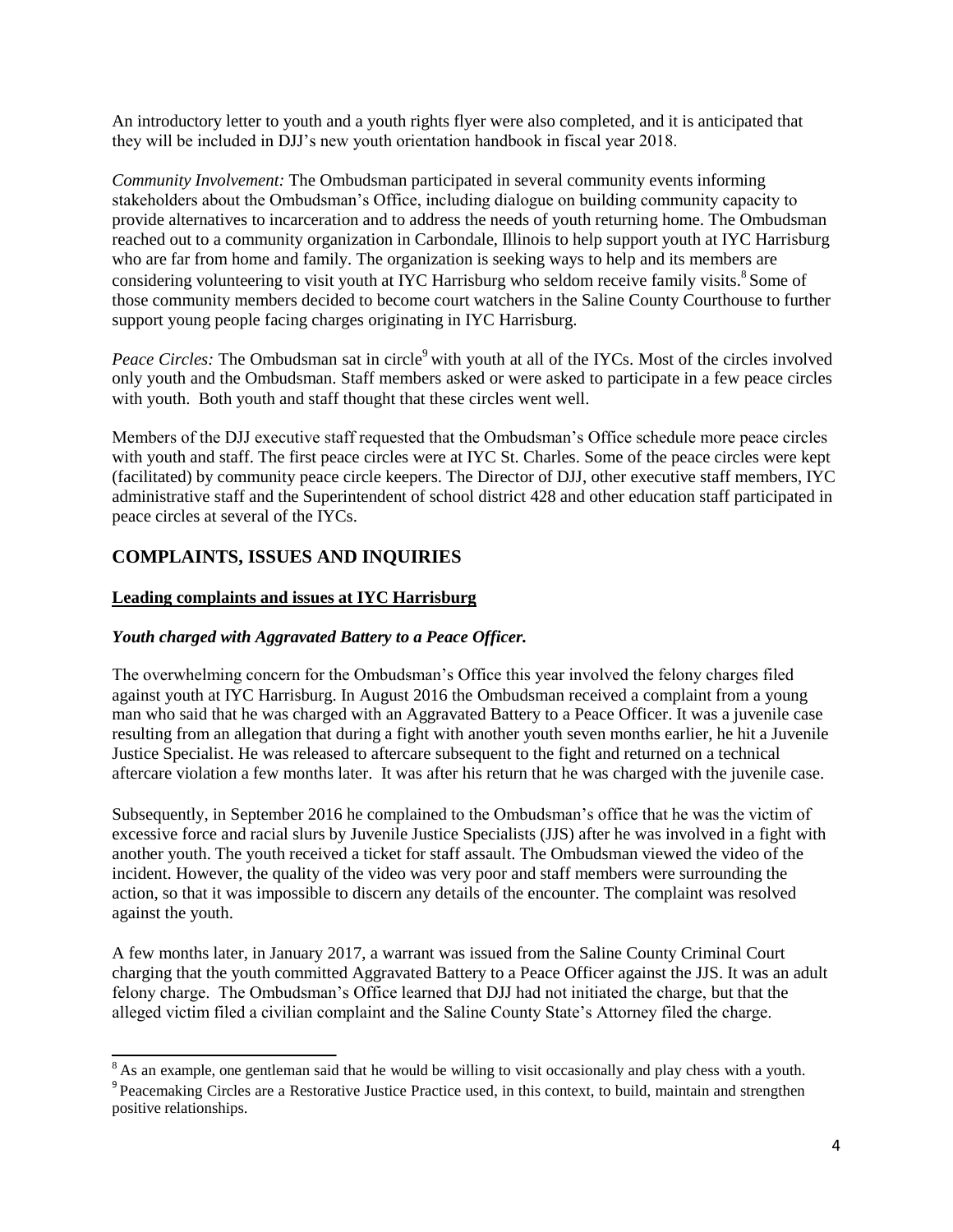Thereafter, from August 2016 through March 2017 the Ombudsman's Office received communication from a numerous youth at IYC Harrisburg that they were charged with felony cases of Aggravated Battery to a Peace Officer for alleged staff assaults that occurred at IYC Harrisburg – ten in all. As the numbers grew, the Ombudsman contacted DJJ's Director, the Governor's Office, the John Howard Association and the ACLU.

Youth and their families expressed concerns about their legal representation in the Saline County criminal cases and asked for referrals to private attorneys. The Ombudsman reached out to legal and community organizations in an attempt to find lawyers who would represent the youth charged with felony offenses. DJJ began to transfer some of the youth with the felony charges back to other IYCs. Other youth were released to the Saline County Jail.

The infractions ranged from brushing chests with a staff member and spitting on staff to punching and biting staff members. Generally, when they spoke with the Ombudsman, youth denied the allegation, alleged self-defense or unintentional/incidental contact. Overwhelmingly, the charges alleged insulting or provoking touching, rather than serious bodily harm.

Many of the youth have mental health diagnoses. At least three of the charged youth are or were in the mental health special treatment unit at IYC St. Charles prior to or subsequent to the filing of criminal complaints. One youth was charged with four separate cases and transferred from juvenile court to the Saline County criminal (felony) court despite his mental health issues.

Since late fall 2015 through June 2017, at least 31 committed youth from IYC Harrisburg - as young as 13 years old - had felony or juvenile charges filed against them by individual staff members at IYC Harrisburg. A few of the youth were charged with multiple cases.

As of June 30, 2017 the OIJO learned of four youth who pled or were found guilty of the felony offense and were serving sentences of four to six years in the Illinois Department of Corrections. There are eight youth with pending felony cases. All of the youth charged with felony offenses since August 2016 are African American.

The youth committed to DJJ come with a host of mental health, behavior and trauma issues. All of the human development research, many legislative enactments, some court decisions and DJJs mission are in lock step with the need to reform juvenile justice to emphasize brain development and rehabilitation in order to have safer, thriving communities with law abiding self-reliant young adults across the state. IYC Harrisburg's pipeline to prison is out of step with evidence-based practice and threatens to undermine DJJ's reform efforts.

There are a few predominant considerations:

1) The lack of quality video and audio equipment makes it virtually impossible for the youth who claim innocence to prove it or for the incidents to be viewed in proper context.

2) There are internal administrative sanctions for youth misbehavior (hopefully administered as part of a therapeutic response aimed at changing, not merely punishing behavior) and most, if not all, of the youth charged in Saline County received those sanctions;

3) A diminished sense of system integrity and fairness makes it more difficult for DJJ to build the trust between staff and youth that is essential for reform;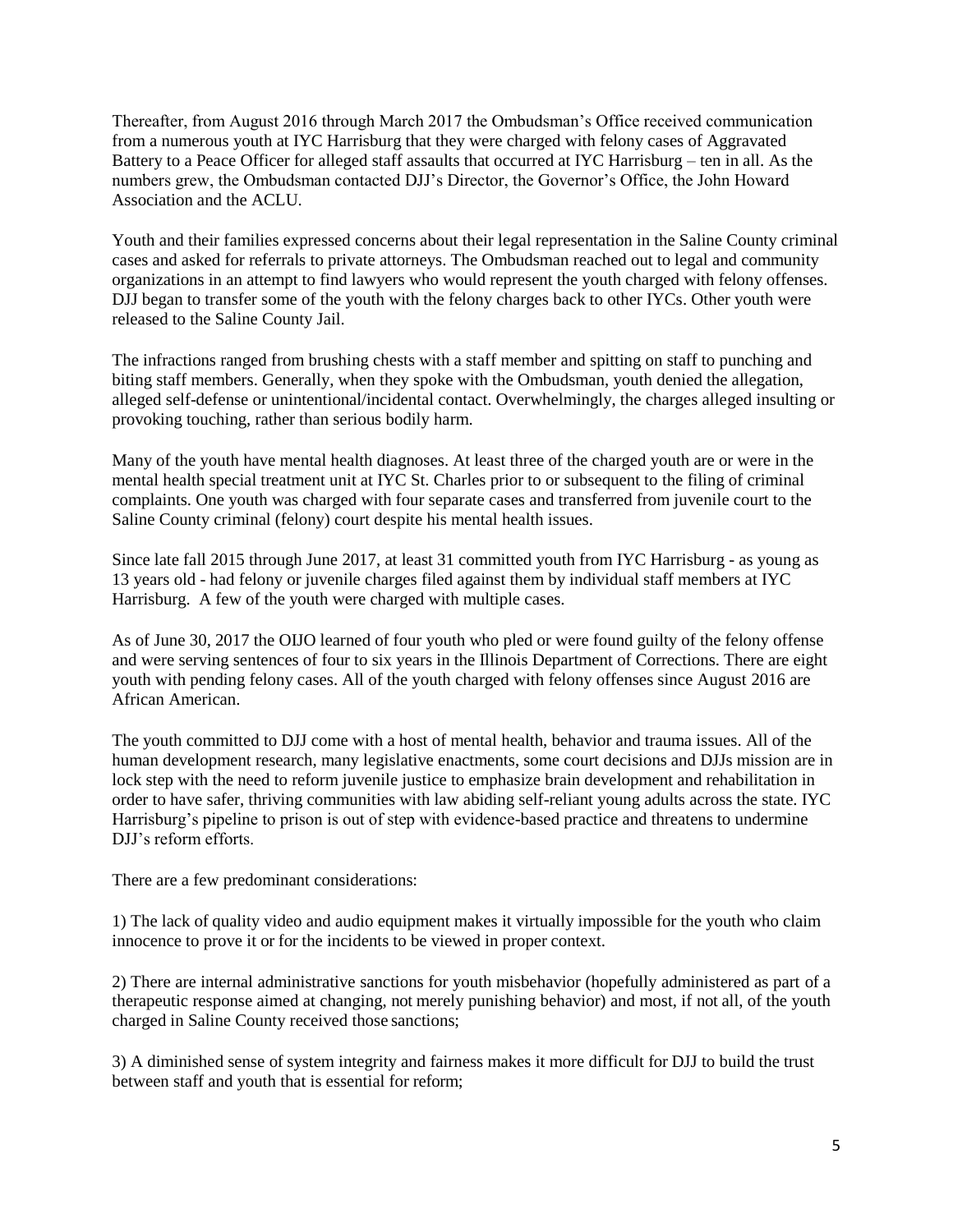4) The increased vulnerability of youth to intimidation and retaliation by staff threatening to filefelony charges against them without regard to appropriateness or credibility; and

5) The devastating impact of felony convictions on future opportunities for these young men and the corresponding decrease in public safety and financial burden on the tax payingpublic.

#### *Excessive Force: Choking*

At the same time that staff members were complaining to the local state's attorney with allegations of Aggravated Battery to a Peace Officer, youth at IYC Harrisburg were complaining to the OIJO with allegations of racism, excessive force and child abuse. The number one issue the Ombudsman heard from youth was about staff conduct. It included allegations of racist name calling, belittling, threats and retaliation, failure to assist youth and unprofessional behavior. However, the most troubling allegations at IYC Harrisburg were claims of excessive force. Youth of all races, ages, living units and geographically diverse parts of the state complained about being choked; often, until they were unconscious. Youth described two different types of choking: one was from behind, but the pressure of the staff member's bicep and forearm were on both sides of the youth's neck; the other involved the staff member using his thumb and forefinger to choke on the sides of the youth's Adam's apple. Most of the complaints involved very few, but specific Juvenile Justice Specialists.

In August 2016, a young man, who was brought to the Ombudsman's attention by another youth, stated that choking happened so frequently, he didn't know it was a violation of his rights. The Ombudsman referred two allegations to the Illinois Department of Children and Family Services and two other allegations to the Illinois State Police. None of the allegations were substantiated. However, the number and consistency of the complaints were alarming. Beginning in March 2017 and through May 2017 there was a decrease in the number of choking allegations; then a jump in June 2017.

It is apparent that the relationship between some staff and youth at IYC Harrisburg is toxic. There are staff members whom youth praise as hardworking, professional and helpful. Most staff members are never complained about. Even though it is a minority of staff that is repeatedly named as perpetrators of violence against youth at IYC Harrisburg, it troubles the relationship between most youth and staff, breeds distrust on every side and creates a culture of fear and intimidation for everyone.

#### **Leading issues and complaints at IYC St. Charles**

#### *Excessive number of hours youth spent in their rooms*

Youth at IYC St. Charles had a multiplicity of concerns. The leading concern for youth at IYC St. Charles was the excessive amount of time that youth spent in their rooms. These concerns evidenced a systemic issue affecting every youth at IYC St. Charles. The Ombudsman's office determined that youth were very often spending more than 16 hours a day in their rooms. Because of staffing shortages youth did not know if or when they would get out of the rooms for recreation, showers or to attend school. Although there was a lull in the number of complaints from February through early May, they increased through June, 2017. This is an unresolved issue.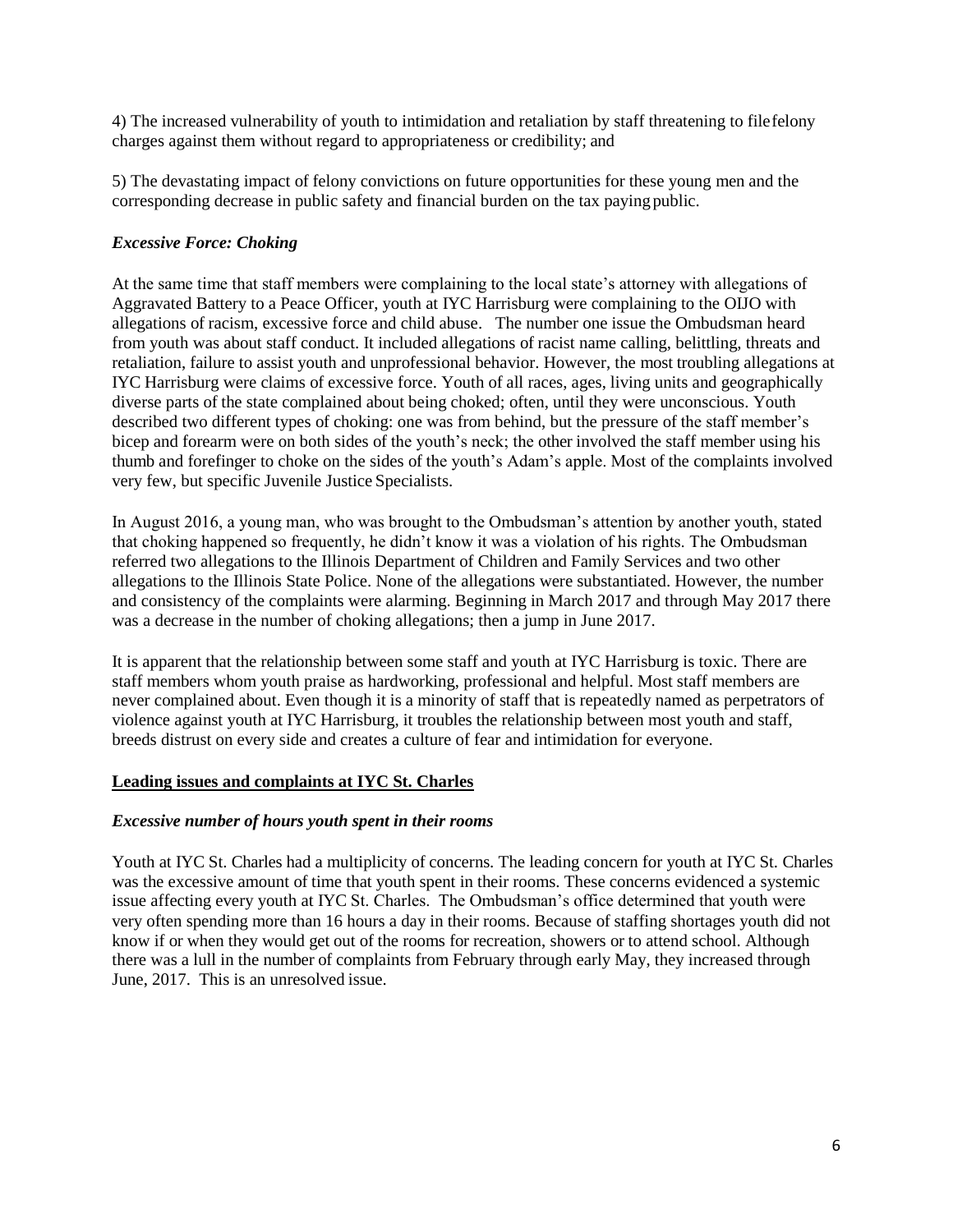#### *Staff Conduct*

Youth made numerous allegations about staff member conduct. Most of the allegations involved Juvenile Justice Specialists. However, there were also concerns about treatment from dietary, school and other staff members. Many of the complaints described a general lack of respect and professionalism. Youth told the Ombudsman that staff often cursed at them and called them offensivenames.

However, most of the concerns alleged unprofessional conduct including: ignoring youths requests for assistance, failing to consistently follow department procedures and unfair application of the rules. The youth averred that consequences were not evenly applied for similar behavior. For example, youth stated that in one instance youth may receive a fighting ticket; in another but similar instance youth may receive an assault ticket. Assault tickets carry harsher penalties than fighting tickets. The Ombudsman, on more than one occasion, witnessed youth banging on their room doors and screaming incessantly just to get someone to respond to them.

Overall youth complaints at IYC St. Charles signified a facility that lacked structure and consistency, and therefore, lacked predictability. The sense of arbitrariness at times resulted in youth rebellions bordering on anarchy. Earlier in the fiscal year, youth ran around the campus, climbed on top of cottages and otherwise created havoc. In an effort to stop the behavior, youth were given more severe consequences for the disruptive behavior resulting in a substantial amount of in-custody sentence extension (set time) for many youth of as much as a year or more. Indeed, set time became the default consequence for most infractions, regardless of severity.

Interestingly, the disruptive behavior continued until the staffing levels were improved and youth were able to get out of their rooms regularly for school and recreation. As staffing levels again dwindled, disruptive events, especially fighting increased. Imposing set time as a consequence seemed to have very little impact on youth behavior, unless they were close to or past their original release date. Then, the Ombudsman's office saw an increase in the number of youth concerns about the amount of set time that delayed their presentation to the PRB or release staffing.

#### *Mental Health*

Youth expressed concerns that their requests to speak with a mental health therapist were ignored or substantially delayed. They averred that their issues were not taken seriously by staff. This included youth who were in the alternative behavior unit. Other youth complained that they were transferred from special treatment to regular cottages or even other facilities and did not receive the same level of mental health treatment they believed they needed. The Ombudsman's office noticed that a few youth with more aggressive or otherwise troublesome behaviors were reassessed and transferred from the special treatment units. This is a burgeoning concern.

#### **Leading issues and complaints at IYC Chicago**

#### *Excessive number of hours youth spent in their rooms*

The number one issue and complaint by youth at IYC Chicago was excessive number of hours in their rooms, including not getting outside for sunlight and fresh air. Pursuant to the consent decree<sup>[10](#page-8-0)</sup>, youth should be out of their rooms at least eight hours a day. Youth at IYC Chicago complained that routinely they only received one hour of recreation during first shift and one hour of recreation during second shift.

<span id="page-8-0"></span><sup>&</sup>lt;sup>10</sup>RJ v. Mueller, Case No. 12-cv-07289, Consent Decree (N.D. Ill., December 6, 2012).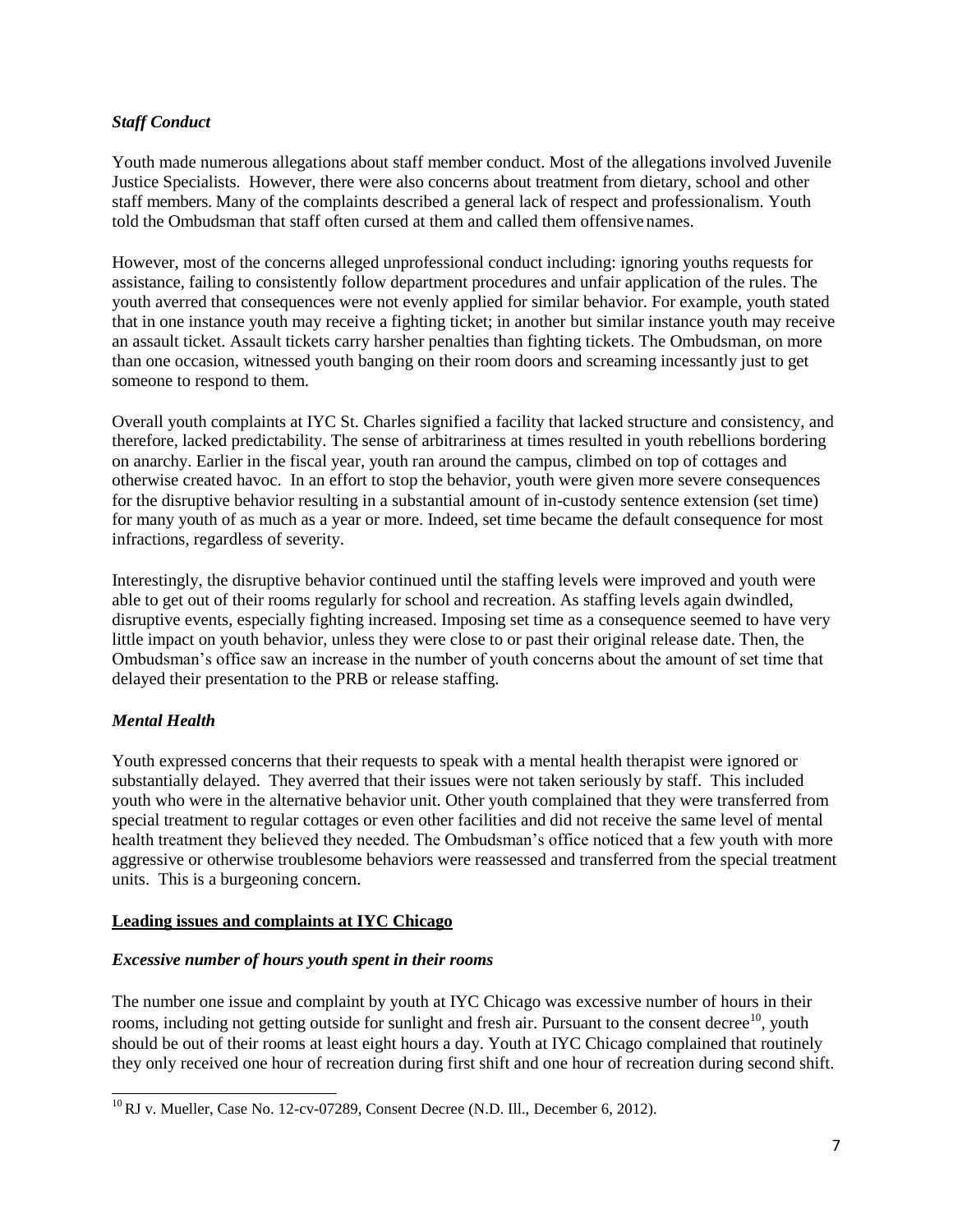On school days, for youth who were attending, that meant that they were out of their rooms just about eight hours a day. However, on the weekends and days when school was not in session, youth were essentially confined to their rooms for  $20 - 22$  hours a day. The amount of time a youth spent in his room seemed to depend on which living unit a youth was assigned and his other programming involvement. Since January 2017, after several conversations with the facility administration and DJJ executive staff, the Ombudsman received no concerns or complaints about excessive time in rooms.

#### **Leading issues and complaints at IYC Pere Marquette**

#### *Racial Discrimination*

Several African American youth expressed concerns that they were treated more harshly by a few staff members. They believed that the differential treatment was race based. They gave examples of white and black youth engaged in the same behavior, but only African American youth would receive a verbal reprimand or ticket. Some youth complained that the attitude of the particular staff members exacerbated racial animus among the youth. In response to such complaints, the OIJO opened up communication with the facility administration. They continued to address the issue as it arose. After January 2017, the Ombudsman's Office did not receive any complaints of racism or discrimination.

#### *Youth Disciplinary Reports*

The number of concerns about YDRs (tickets) was equal to that of concerns about discrimination. Youth who expressed a concern generally stated that the ticket was unfair or the behavior didn't warrant a ticket. In about half of the cases the resolution was satisfactory to the youth. Most of the remaining concerns were referred to the grievance process.

#### **Leading issues and complaints at IYC Warrenville**

#### *Family visitation*

One of the leading issues at IYC Warrenville was family visitation. Youth were concerned that finances and distance were barriers to visits from their family member(s). Or, they were seeking to get permission for a particular family member to visit. Those issues were referred to facility administration or DJJ executive staff. The barriers to visitation are being addressed by DJJ.

#### *Aftercare placement*

Another concern for youth at IYC Warrenville was placement approval prior to their release to aftercare. Most of the youth with placement issues were DCFS involved and had challenges that made them somewhat difficult to place. Some youth were concerned that the type of placement being sought for them was not in their best interest. All of the concerns were referred to DJJ executive staff or facility staff and appropriate placements were found for all of the youth.

#### **Inquiries at IYC Kewanee**

The Ombudsman's last visit to youth at IYC Kewanee was in July 2016, weeks before it was scheduled to close. There were five youth living at the IYC. They all expressed the same concern: placement. They wanted to know if they were going to IYC Harrisburg, a residential placement or home. The Ombudsman referred their concerns to DJJ.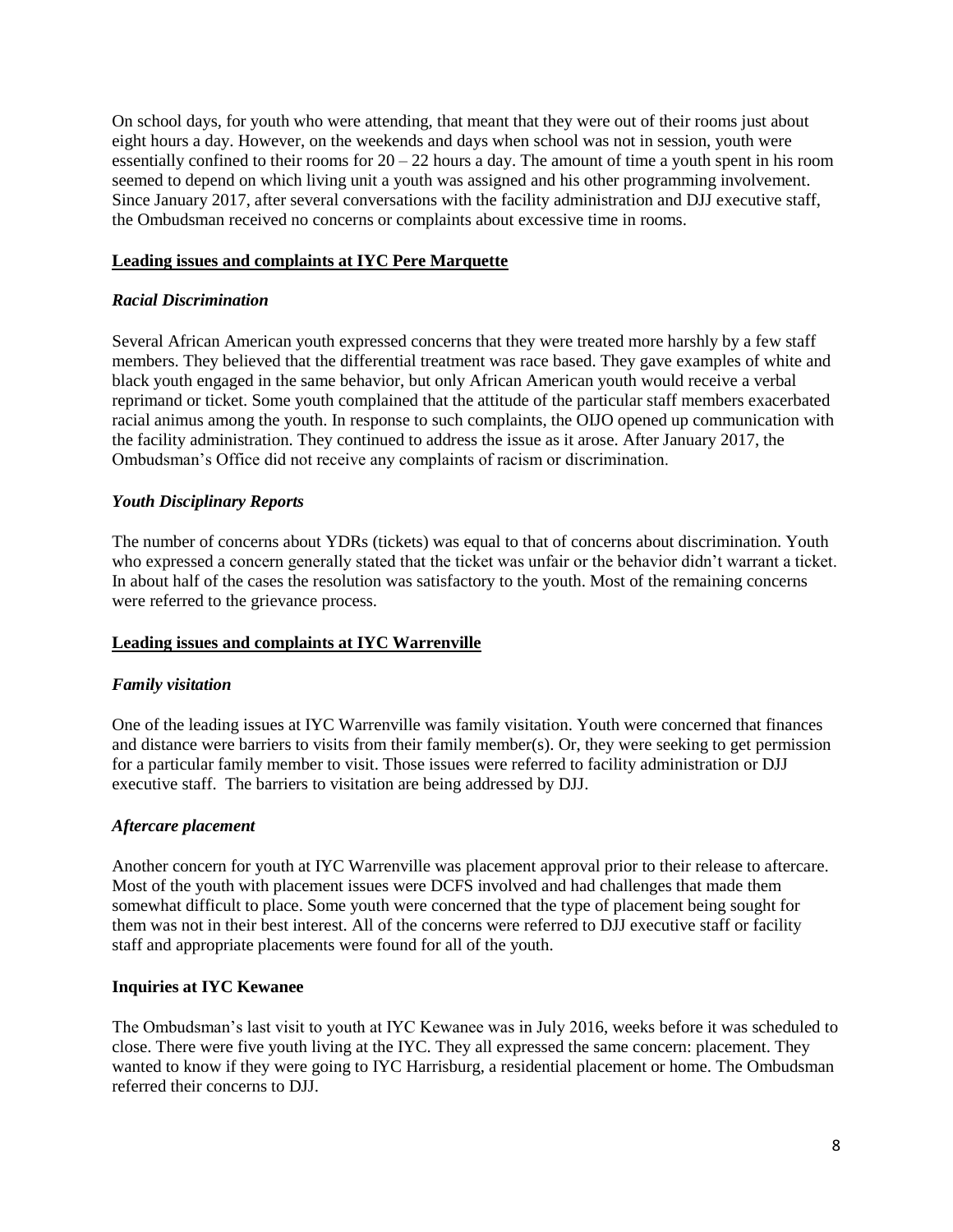#### **Systemic issues and recommendations**

The OIJO work revealed the following systemic issues:

#### **1) The excessive number of hours that youth spend in their rooms**

 Youth at IYC St. Charles, IYC Chicago and IYC Harrisburg made numerous complaints about being in their rooms too long each day and some alleged for days at a time. The source of the issue differed per facility. For example at IYC St. Charles the allegations were primarily related to not having enough staff to monitor youth outside of their rooms. At IYC Chicago it was an operational decision to categorize school and meals as part of "recreation." At IYC Harrisburg, the concerns were more individualized based on living unit and staff discretion. However, while the context or cause may be different, the result is the same; it is out of compliance with the consent decree.

#### **2) The inability to properly investigate and assess youth allegations of improper treatment by staff members and staff allegations of assaults by youth**

 Youth concerns and complaints about staff conduct from verbal abuse to physical assault are most often unsubstantiated because incidents occur off camera or camera quality is too poor to discern what happened. This is especially true at IYC Harrisburg. Notably, there is no audio evidence that might assist in assessing the truthfulness of allegations.

#### **3) The relationship between youth and staff at IYC Harrisburg and IYC St. Charles are fractured and need repair.**

• There is a suggestion, based upon research in Illinois and elsewhere, that the very nature of large facilities makes it impossible to build caring, respectful and trusting relationships essential to healthy youth development. If there is any hope of improving the critical relationship between youth and staff, positive relationship building must be a top priority for DJJ. Otherwise, reform efforts will continue at a snail's pace and may ultimately fail.

The Office of the Independent Juvenile Ombudsman makes the following recommendations:

- **1) Regarding the excessive time youth spend in their rooms, the Ombudsman makes the following recommendations:**
	- That DJJ implement a policy and procedure that ensures that the whereabouts of each youth is documented 24 hours a day at regularly timed intervals i.e. every 20 minutes; and that the log sheet or other document is clearly visible at each youth's room door.
	- Scheduling staff during staffing shortages so that each living unit has two staff for some portion of the day in order for all youth to have an opportunity to go to school and have recreation.
	- Hire more staff at IYC St. Charles to alleviate staffing shortages.

#### **2) Regarding the inability to adequately investigate allegations by youth and staff:**

- Replace poor quality video equipment at IYC Harrisburg with high quality video and audio equipment and ensure that there are no blind spots.
- Require staff use camcorders to videotape and audio record interactions between youth and staff that occur in youths' rooms.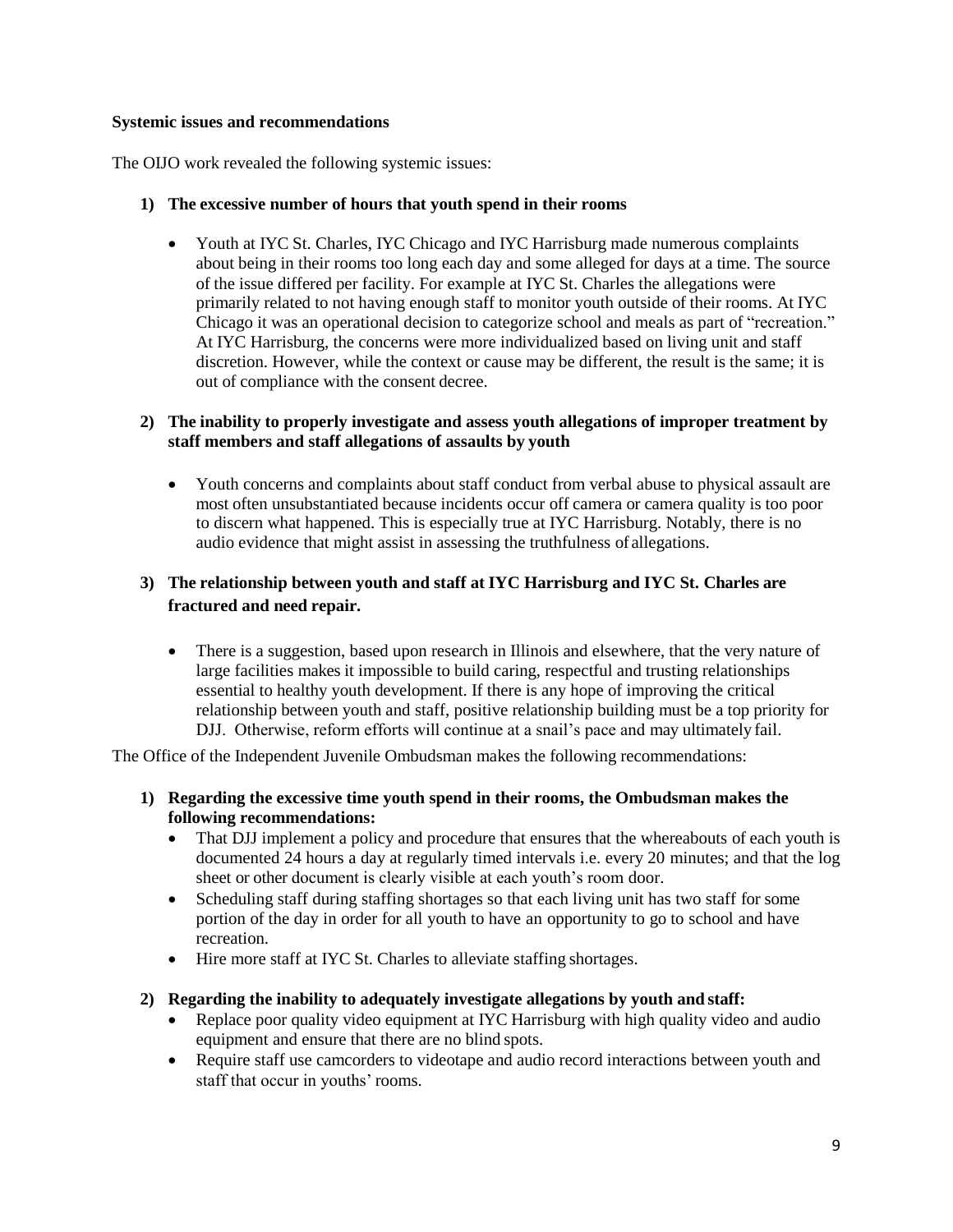- Require escort staff and Juvenile Justice Specialist Supervisors who respond to crisis situations to wear body cameras.
- **3) Regarding the relationships between youth and staff at the larger IYCs and generally across allof the IYCs:**
	- Close the larger IYCs and move youth to smaller facilities and community placements closer to home.
	- Implement Restorative Justice peace circle training for select staff on each shift in order to build, maintain or restore all DJJ relationships: youth and staff, youth and youth, administration and staff, staff and staff.
- **4) Regarding the filing of criminal and juvenile charges against youth:**
	- DJJ should categorize any criminal and juvenile charges emanating from its IYCs as a critical incident, requiring notice to the OIJO.

#### <span id="page-11-0"></span>**Conclusion**

The Ombudsman recognizes that the Director and DJJ executive staff work tirelessly to implement strategies and practices consistent with adolescent development research, the requirements of the consent decree and juvenile justice legislation.

Despite that hard work, many challenges to long term reform remain. Nearly 12 years after its creation, a five year old consent decree, reform minded leadership, evidence based initiatives and staff trainings, there has been incremental progress; however, the laudable mission of DJJ is yet to be fully realized. Delays in hiring, complex and lengthy state processes and an unwillingness among some staff at the larger IYCs to give up a punitive corrections culture in favor of rehabilitation and restorative justice impedes more rapid progress.

The youth population in DJJ has decreased by almost forty-five percent since fiscal year 2016. Concomitantly, a larger percentage of youth committed to DJJ's care have more complex mental, emotional and behavioral health challenges. The Department must be redesigned to address their needs. As importantly, the staff who work most closely with the youth and who have the greatest impact on their experiences in DJJ must view themselves as more than merely correctional officers and become the Juvenile Justice Specialists our most troubled youth need.

Therefore, it is imperative that DJJ have the resources and autonomy necessary to continue to implement the reform agenda foundational to its mission.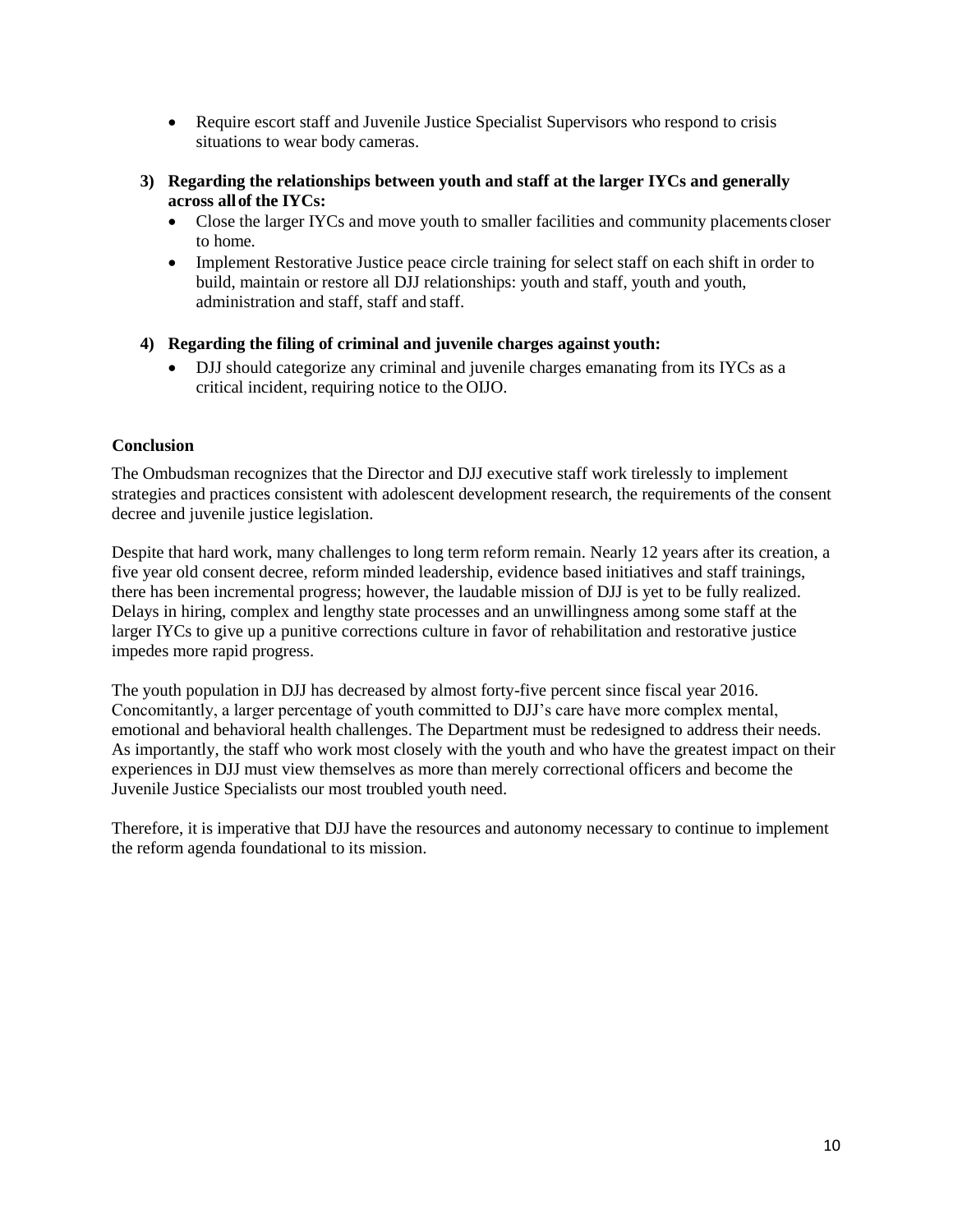# **The Data Section**

#### **Individual Facility and Youth Visits FY2017**

<span id="page-12-1"></span><span id="page-12-0"></span>

## <span id="page-12-2"></span>**IYC Chicago**

#### Personal Visits Personal Contacts

| 1. | 7/19/2016                    | 16             |
|----|------------------------------|----------------|
| 2. | 8/4/2016                     | 17             |
| 3. | 8/26/2016                    | 7              |
| 4. | $9/9/2016$ (Peace circles)   | 6              |
| 5. | 9/27/2016                    | 15             |
| б. | 10/31/2016                   | 10             |
| 7. | 12/30/2016                   | 4              |
| 8. | 1/17/2017                    | $\overline{0}$ |
|    | 9. 2/22/2017                 | 11             |
|    | 10.3/2/2017                  | 1              |
|    | 11. 3/6/2017 (Peace circles) | 35             |
|    | 12.4/17/2017                 | 12             |
|    | 13.4/19/2017                 | 5              |
|    | 14.4/28/2017                 | 14             |
|    | 15.5/17/2017                 | $\overline{2}$ |
|    | 16.5/19/2017                 | 5              |
|    | 17.6/7/2017                  | 18             |
|    | 18.6/24/2017                 | 3              |
|    |                              |                |

| <b>Total Visits</b> | 18 |
|---------------------|----|
|                     |    |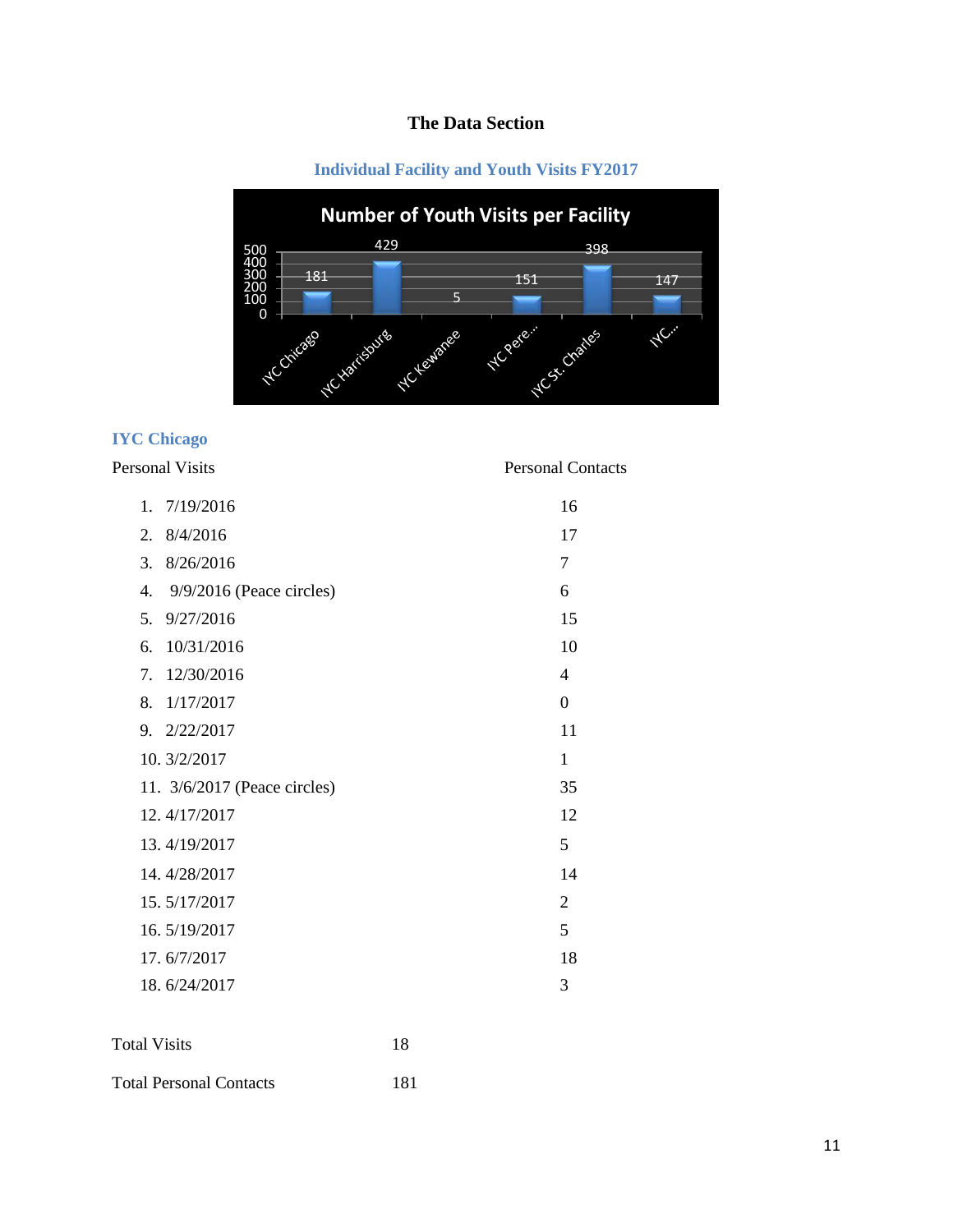## <span id="page-13-0"></span>**IYC Harrisburg**

| <b>Personal Visits</b>            | <b>Personal Contacts</b> |
|-----------------------------------|--------------------------|
| 1.<br>$7/21/2016$ (Peace circles) | 26                       |
| 2.<br>8/16/2016                   | 18                       |
| 3.<br>8/17/2016                   | $\overline{4}$           |
| 8/23/2016<br>4.                   | 8                        |
| 5.<br>8/24/2016                   | 3                        |
| 9/14/2016<br>6.                   | 16                       |
| 7. 9/19/2016                      | $\overline{2}$           |
| 9/20/2016<br>8.                   | 7                        |
| 9/29/2016<br>9.                   | 31                       |
| 10.10/27/2016                     | 21                       |
| 11. 11/9/2016 (Peace circles)     | 63                       |
| 12.11/10/2016                     | 19                       |
| 13.11/29/2016                     | 15                       |
| 14.12/28/2016                     | 16                       |
| 15.12/29/2016                     | 11                       |
| 16. 1/19/2017                     | 19                       |
| 17.1/24/2017                      | 5                        |
| 18.2/15/2017                      | 13                       |
| 19.2/16/2017                      | 18                       |
| 20. 2/27/2017                     | 19                       |
| 21.2/28/2017                      | 8                        |
| 22. 3/28/2017                     | 19                       |
| 23.4/20/2017                      | 26                       |
| 24.5/2/2017                       | 16                       |
| 25.5/12/2017                      | 14                       |
| 26.6/19/2017                      | 19                       |
| 27.6/20/2017                      | 20                       |
|                                   |                          |

| Total visits | 27 |
|--------------|----|
|              |    |

Total personal visits with youth 429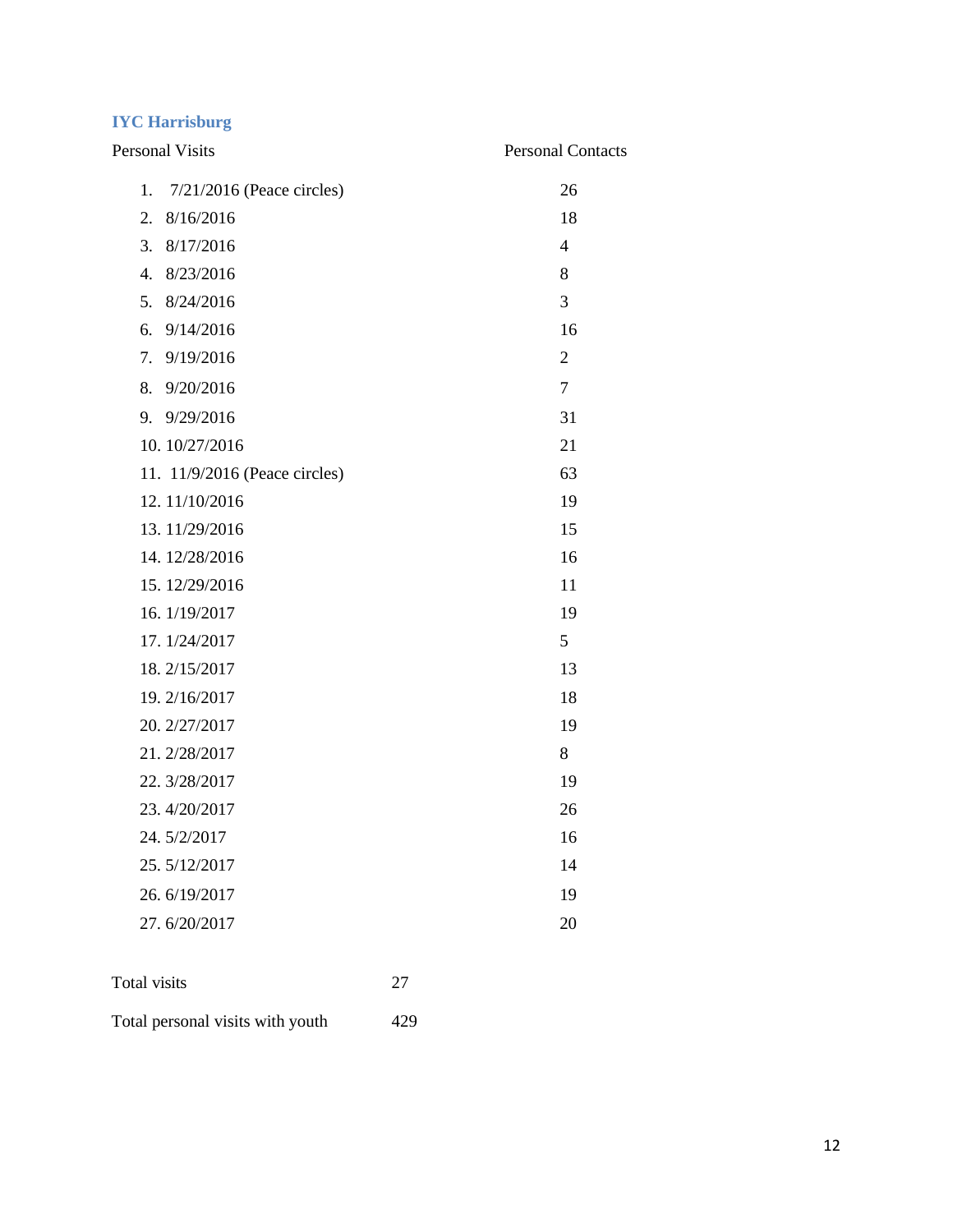# <span id="page-14-0"></span>**IYC Kewanee[11](#page-14-2)**

| Personal Visits                  | <b>Personal Contacts</b> |
|----------------------------------|--------------------------|
| 1.7/27/2016                      |                          |
| Total visits                     |                          |
| Total personal visits with youth |                          |

## <span id="page-14-1"></span>**IYC Pere Marquette**

| <b>Personal Visits</b>        | <b>Personal Contacts</b> |
|-------------------------------|--------------------------|
| 1.7/22/2016                   | 26                       |
| 2.8/17/2016                   | 3                        |
| 3.8/24/2016                   | 3                        |
| 4. $9/13/2016$                | 26                       |
| 5. 9/30/2016                  | 6                        |
| 6. 10/28/2016                 | $\overline{7}$           |
| 7. 11/28/2016                 | 11                       |
| 8. 12/29/2016                 | $\overline{7}$           |
| 9. $1/20/2017$                | 6                        |
| 10. 2/28/2017                 | 17                       |
| 11. 3/29/2017                 | 6                        |
| 12.4/21/2017                  | 10                       |
| 13. 5/03/2017 (Peace circles) | 18                       |
| 14.5/24/2017                  | 5                        |
|                               |                          |

| Total visits                     | 14  |
|----------------------------------|-----|
| Total personal visits with youth | 151 |

<span id="page-14-2"></span> $\frac{11}{11}$ IYC Kewanee closed at the end of July 2016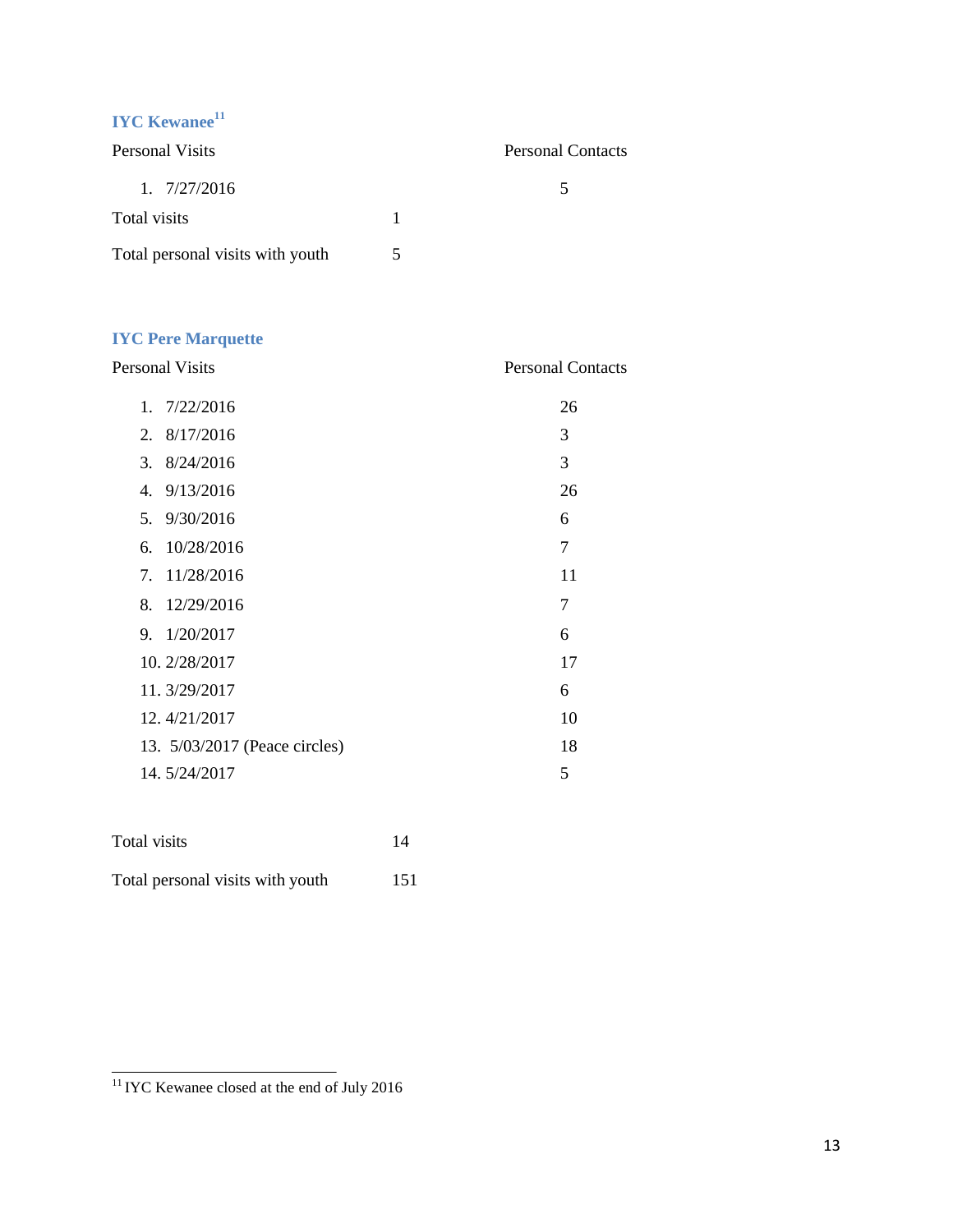#### <span id="page-15-0"></span>**IYC St. Charles**

| <b>Personal Visits</b>           |     | <b>Personal Contacts</b> |
|----------------------------------|-----|--------------------------|
| 1.<br>7/13/2016                  |     | 8                        |
| 8/11/2016<br>2.                  |     | 14                       |
| 3.<br>8/12/2016                  |     | 16                       |
| 4.<br>8/29/2016                  |     | $\overline{7}$           |
| 5.<br>9/12/2016                  |     | $\overline{4}$           |
| 9/16/2016<br>6.                  |     | 14                       |
| 9/27/2016<br>7.                  |     | 7                        |
| 10/25/2016<br>8.                 |     | 21                       |
| 11/3/2016<br>9.                  |     | 7                        |
| 10.11/4/2016                     |     | 5                        |
| 11.12/16/2016                    |     | 3                        |
| 12.1/3/2017                      |     | 11                       |
| 13. 1/12/2017                    |     | 17                       |
| 14.1/18/2017                     |     | 10                       |
| 15.1/27/2017                     |     | 34                       |
| 16.2/10/2017                     |     | 16                       |
| 17.3/3/2017                      |     | 23                       |
| 18.3/9/2017                      |     | $\overline{2}$           |
| 19. 3/13/2017 (Peace circles)    |     | 14                       |
| 20. 3/14/2017 (Peace circles)    |     | 41                       |
| 21. 3/15/2017 (Peace circles)    |     | 18                       |
| 22.4/7/2017                      |     | 17                       |
| 23.4/27/2017                     |     | 30                       |
| 24.5/9/2017                      |     | $\theta$                 |
| 25.5/11/2017                     |     | 24                       |
| 26. 6/1/2017 (Peace circles)     |     | 17                       |
| 27. 6/2/2017 (Peace circles)     |     | 7                        |
| 28.6/30/2017                     |     | 11                       |
| Total visits                     | 28  |                          |
| Total personal visits with youth | 398 |                          |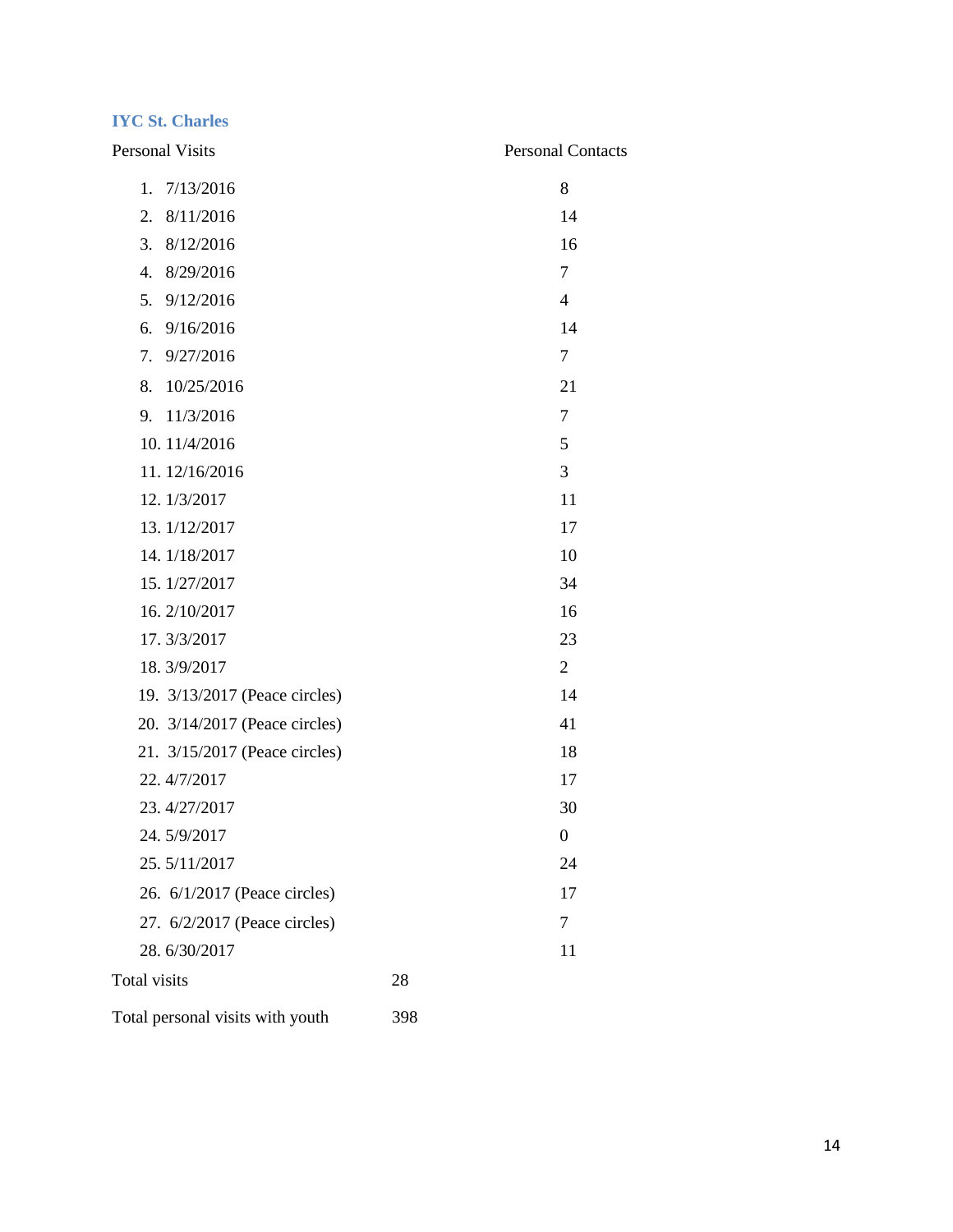#### <span id="page-16-0"></span>**IYC Warrenville**

| <b>Personal Visits</b>           | <b>Personal Contacts</b> |
|----------------------------------|--------------------------|
| 1. 7/19/2016                     | 16                       |
| 2.7/29/2016                      | 7                        |
| 3. 8/2/2016 (Peace Circles)      | 5                        |
| $8/4/2016$ (Peace Circles)<br>4. | 10                       |
| 5. 8/26/2016                     | 4                        |
| 6. $9/28/2016$                   | 9                        |
| 7. 10/31/2016                    | 15                       |
| 8. 11/3/2016 (Storycatchers)     | 2                        |
| 1/4/2017<br>9.                   | 15                       |
| 10. $1/30/2017$                  | 18                       |
| 11. 3/17/2017 (Peace Circles)    | 27                       |
| 12.5/1/2017                      | 12                       |
| 13. 6/29/2017 (Peace Circle)     | 7                        |
|                                  |                          |

| Total visits                     | 13  |
|----------------------------------|-----|
| Total personal visits with youth | 147 |

## **All IYC Visit Totals**

| <b>IYC Visits</b>      | 101   |
|------------------------|-------|
| Number of Youth Visits | 1.311 |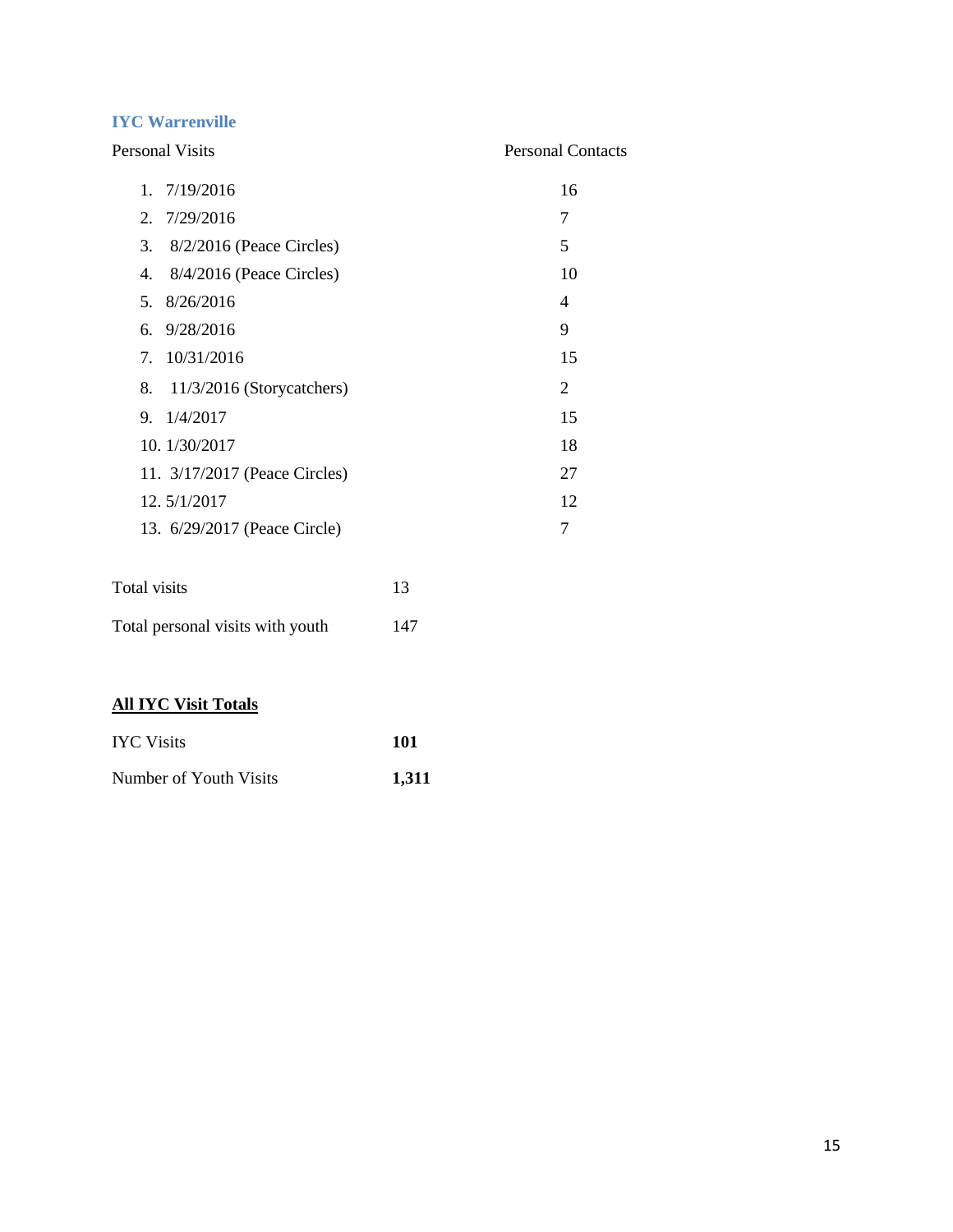# <span id="page-17-0"></span>**Table of Issues by IYC[12](#page-17-1)**

|                             | <b>IYC</b>       | <b>IYC</b>       | <b>IYC</b> Pere  | <b>IYC St.</b>   | <b>IYC</b>       |                  |
|-----------------------------|------------------|------------------|------------------|------------------|------------------|------------------|
|                             | Chicago          | Harrisburg       | <b>Marquette</b> | <b>Charles</b>   | Warrenville      | <b>Total</b>     |
| <b>Access to Programs</b>   | $\Omega$         | 2                |                  | 9                | $\Omega$         | 12               |
| <b>Access to Counsel</b>    |                  |                  |                  |                  |                  |                  |
| and Court                   |                  |                  |                  |                  |                  |                  |
| Presentence credit          | $\overline{0}$   | 1                | $\overline{0}$   | 3                | $\overline{0}$   | 3                |
| <b>Appeal Rights</b>        | $\boldsymbol{0}$ | $\boldsymbol{0}$ | $\boldsymbol{0}$ | $\mathbf{1}$     | 1                | $\overline{2}$   |
| <b>Needs Clarification</b>  | $\boldsymbol{0}$ | $\mathbf{1}$     | $\mathbf{0}$     | $\mathbf{1}$     | $\boldsymbol{0}$ | $\overline{2}$   |
| Legal Advocacy              | $\boldsymbol{0}$ | $\overline{8}$   | $\overline{0}$   | $\overline{4}$   | $\overline{0}$   | $\overline{12}$  |
| Miscellaneous -             |                  |                  |                  |                  |                  |                  |
| <b>Rights and New</b>       |                  |                  |                  |                  |                  |                  |
| Laws info                   | $\overline{2}$   | 10               | 1                | $\boldsymbol{0}$ | $\boldsymbol{0}$ | 13               |
| <b>Alternative</b>          |                  |                  |                  |                  |                  |                  |
| Program/Behavior            |                  |                  |                  |                  |                  |                  |
| Unit                        | $\boldsymbol{0}$ | $\tau$           | $\boldsymbol{0}$ | 6                | $\boldsymbol{0}$ | 12               |
| Commissary                  |                  | $\overline{0}$   | 1                | $\overline{4}$   | $\overline{0}$   | 5                |
| <b>Delivery of Mental</b>   |                  |                  |                  |                  |                  |                  |
| <b>Health Services</b>      | $\boldsymbol{0}$ | 18               | 1                | 15               | $\boldsymbol{0}$ | 30               |
| <b>Dietary</b>              | 3                | $\overline{0}$   | $\mathbf{0}$     | 5                | 1                | 8                |
| <b>Disciplinary Report</b>  | $\overline{3}$   | 24               | 11               | 12               | $\overline{2}$   | 49               |
| <b>Discrimination</b>       | $\mathbf{0}$     | 6                | 11               | $\mathbf{1}$     | $\boldsymbol{0}$ | 18               |
| <b>Education</b>            | $\boldsymbol{0}$ | $\boldsymbol{0}$ | $\overline{2}$   | $\overline{2}$   | $\mathbf{1}$     | 5                |
| <b>Facility Conditions</b>  | $\mathbf{1}$     | $\overline{4}$   | $\boldsymbol{0}$ | $\boldsymbol{0}$ | $\mathbf{1}$     | $\overline{5}$   |
| <b>Facility Transfer</b>    | $\mathbf{0}$     | 35               | $\overline{5}$   | 12               | $\boldsymbol{0}$ | 44               |
| <b>Grievances</b>           |                  |                  |                  |                  |                  |                  |
| No acknowledgement          |                  |                  |                  |                  |                  |                  |
| or response                 | $\boldsymbol{0}$ | 10               | $\boldsymbol{0}$ | $8\,$            | $\mathbf 1$      | 19               |
| <b>Negative Response</b>    | $\overline{0}$   | 1                | $\boldsymbol{0}$ | $\mathbf{1}$     | $\boldsymbol{0}$ | $\overline{2}$   |
| <b>Healthcare</b>           | $\overline{0}$   | 6                | $\overline{2}$   | $\overline{2}$   | $\overline{2}$   | $\overline{9}$   |
| <b>Hearing Rights -</b>     |                  |                  |                  |                  |                  |                  |
| <b>Adjustment Committee</b> | $\boldsymbol{0}$ | 5                | $\boldsymbol{0}$ | 6                | $\boldsymbol{0}$ | 11               |
| Consequences                | 1                | 12               | $\overline{0}$   | 8                | $\overline{0}$   | 20               |
| <b>Facility behavior</b>    |                  |                  |                  |                  |                  |                  |
| related criminal and        |                  |                  |                  |                  |                  |                  |
| juvenile charges            | $\boldsymbol{0}$ | 16               | $\boldsymbol{0}$ | $\boldsymbol{0}$ | $\boldsymbol{0}$ | 16               |
| <b>Mail</b>                 | $\mathfrak{I}$   | I                | U                | U                | $\boldsymbol{0}$ | $\overline{10}$  |
| <b>Medical</b>              | $\overline{0}$   | $\overline{0}$   | $\overline{0}$   | $\overline{2}$   | $\overline{0}$   | $\overline{2}$   |
| <b>Right to call</b>        |                  |                  |                  |                  |                  |                  |
| Ombudsman                   | $\boldsymbol{0}$ | $\overline{2}$   | $\boldsymbol{0}$ | $\boldsymbol{0}$ | $\boldsymbol{0}$ | $\mathbf{1}$     |
| <b>Aftercare</b>            |                  |                  |                  |                  |                  |                  |
| Specialist visit            | $\boldsymbol{0}$ | $\mathbf 1$      | $\mathbf{1}$     | $\boldsymbol{0}$ | $\boldsymbol{0}$ | $\overline{c}$   |
| Planning                    | $\overline{2}$   | 1                | $\boldsymbol{0}$ | $\boldsymbol{0}$ | $\overline{0}$   | $\overline{3}$   |
| Conditions                  | $\boldsymbol{0}$ | $\boldsymbol{0}$ | $\boldsymbol{0}$ | $\boldsymbol{0}$ | $\overline{0}$   | $\boldsymbol{0}$ |
| Placement Approval          | $\overline{0}$   | 4                | $\boldsymbol{0}$ | 1                | $\overline{4}$   | $\overline{9}$   |
| <b>Peer Conflict</b>        | $\boldsymbol{0}$ | 19               | $\boldsymbol{0}$ | 12               | $\overline{0}$   | 19               |

<span id="page-17-1"></span> $12$ There were no issues at IYC Kewanee.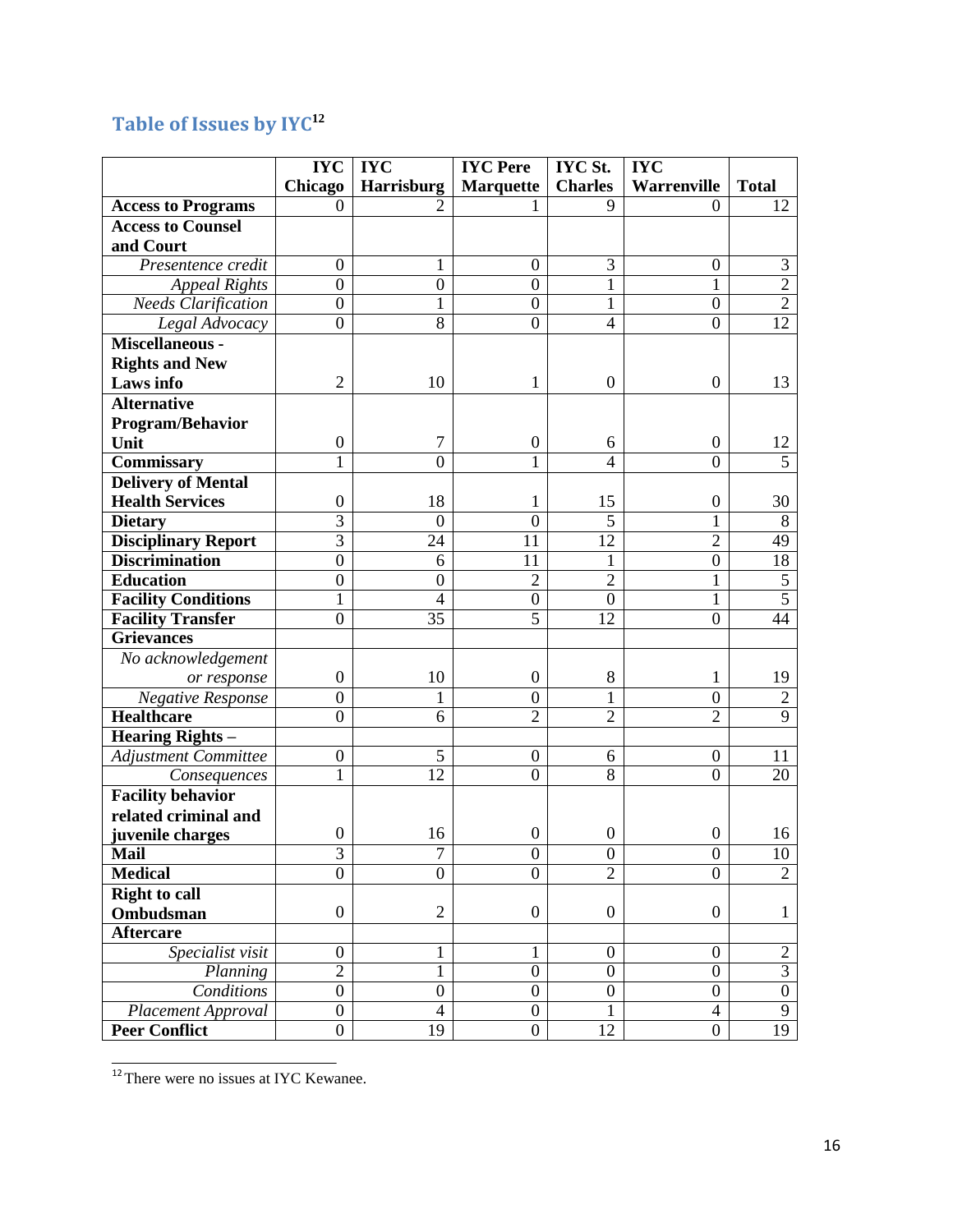| <b>Personal Property</b>  | $\overline{2}$   | 5                | $\overline{3}$   | $\overline{2}$   | $\boldsymbol{0}$ | 9                |
|---------------------------|------------------|------------------|------------------|------------------|------------------|------------------|
| <b>Phone</b>              | 1                | $\overline{5}$   | $\boldsymbol{0}$ | $\overline{4}$   | $\boldsymbol{0}$ | $\overline{9}$   |
| <b>PRB/Release review</b> | $\overline{2}$   | 6                | $\boldsymbol{0}$ | 16               | 1                | 24               |
| <b>PREA</b>               | $\boldsymbol{0}$ | 1                | $\boldsymbol{0}$ | $\overline{5}$   | 1                | $\overline{7}$   |
| <b>Program Placement</b>  | $\boldsymbol{0}$ | 10               | $\boldsymbol{0}$ | 6                | $\overline{3}$   | 16               |
| <b>PBIS</b>               | $\boldsymbol{0}$ | 11               | $\boldsymbol{0}$ | 14               | $\boldsymbol{0}$ | 25               |
| <b>Restitution</b>        | $\boldsymbol{0}$ | $\boldsymbol{0}$ | $\overline{0}$   | $\overline{3}$   | $\boldsymbol{0}$ | $\overline{3}$   |
| <b>Room or Unit</b>       |                  |                  |                  |                  |                  |                  |
| <b>Transfer</b>           | $\boldsymbol{0}$ | 11               | $\boldsymbol{0}$ | 10               | $\boldsymbol{0}$ | 14               |
| School                    |                  |                  |                  |                  |                  |                  |
| Attendance                | $\boldsymbol{0}$ | 3                | $\boldsymbol{0}$ | 6                | $\boldsymbol{0}$ | 9                |
| Transcript, Classroom     |                  |                  |                  |                  |                  |                  |
| issues                    | $\boldsymbol{0}$ | $\mathbf{1}$     | $\overline{2}$   | 1                | 3                | 7                |
| <b>Staff Conduct</b>      |                  |                  |                  |                  |                  |                  |
| Mistreatment by staff     |                  |                  |                  |                  |                  |                  |
| verbal abuse              | 1                | 29               | 6                | 9                | $\boldsymbol{0}$ | 43               |
| Lack of                   |                  |                  |                  |                  |                  |                  |
| professionalism           | $\overline{0}$   | 30               | $\overline{2}$   | 18               | $\boldsymbol{0}$ | 47               |
| <b>Use of Force</b>       |                  |                  |                  |                  |                  |                  |
| Chemical                  | $\boldsymbol{0}$ | $\boldsymbol{0}$ | $\boldsymbol{0}$ | $\overline{3}$   | $\boldsymbol{0}$ | 3                |
| Mechanical                | $\boldsymbol{0}$ | $\overline{4}$   | $\boldsymbol{0}$ | $\boldsymbol{0}$ | $\boldsymbol{0}$ | $\overline{4}$   |
| Physical                  | $\boldsymbol{0}$ | 28               | $\boldsymbol{0}$ | $\overline{3}$   | $\overline{2}$   | 29               |
| <b>Visiting/Family</b>    |                  |                  |                  |                  |                  |                  |
| Contact                   |                  |                  |                  |                  |                  |                  |
| Expanded                  | $\boldsymbol{0}$ | 3                | $\boldsymbol{0}$ | 3                | $\boldsymbol{0}$ | 6                |
| <b>Barriers</b>           | $\boldsymbol{0}$ | 5                | $\boldsymbol{0}$ | $\overline{2}$   | $\boldsymbol{0}$ | $\overline{7}$   |
| <b>Youth Rights</b>       | $\overline{0}$   | $\overline{7}$   | $\overline{0}$   | 6                | $\overline{0}$   | 11               |
| <b>Placement</b>          |                  |                  |                  |                  |                  |                  |
| Delays/PRB Delay/         |                  |                  |                  |                  |                  |                  |
| <b>Release Delays</b>     | $\overline{4}$   | 20               | $\mathbf{1}$     | 5                | $\mathbf{1}$     | 28               |
| <b>Community</b>          |                  |                  |                  |                  |                  |                  |
| <b>Resources</b>          |                  |                  |                  |                  |                  |                  |
| IDs                       | $\boldsymbol{0}$ | $\boldsymbol{0}$ | $\boldsymbol{0}$ | $\boldsymbol{0}$ | $\boldsymbol{0}$ | $\boldsymbol{0}$ |
| Jobs                      | $\boldsymbol{0}$ | $\boldsymbol{0}$ | $\boldsymbol{0}$ | $\boldsymbol{0}$ | $\boldsymbol{0}$ | $\boldsymbol{0}$ |
| Military                  | $\boldsymbol{0}$ | $\boldsymbol{0}$ | $\overline{0}$   | 1                | $\boldsymbol{0}$ | 1                |
| College/Vocational        |                  |                  |                  |                  |                  |                  |
| <b>Training</b>           | $\overline{0}$   | $\boldsymbol{0}$ | $\boldsymbol{0}$ | $\mathbf{1}$     | $\boldsymbol{0}$ | $\mathbf{1}$     |
| Expungement               | $\boldsymbol{0}$ | $\boldsymbol{0}$ | $\boldsymbol{0}$ | $\boldsymbol{0}$ | $\boldsymbol{0}$ | $\boldsymbol{0}$ |
| <b>Mentoring</b>          | $\boldsymbol{0}$ | $\overline{3}$   | $\boldsymbol{0}$ | 1                | $\boldsymbol{0}$ | $\overline{4}$   |
| Return to High School     | 1                | $\,1$            | $\overline{0}$   | 1                | $\boldsymbol{0}$ | $\overline{3}$   |
| <b>Excessive hours in</b> |                  |                  |                  |                  |                  |                  |
| <b>Room</b>               | 17               | 13               | $\boldsymbol{0}$ | 37               | $\boldsymbol{0}$ | 50               |
| <b>Sentence Reduction</b> |                  |                  |                  |                  |                  |                  |
| Pre-Sentence credit       | $\boldsymbol{0}$ | $\overline{2}$   | $\boldsymbol{0}$ | 3                | $\boldsymbol{0}$ | 5                |
| Program Credit            | $\overline{0}$   | $\overline{4}$   | $\overline{2}$   | $\overline{3}$   | $\mathbf{1}$     | 10               |
| <b>Miscalculation</b>     | $\overline{0}$   | $\mathbf{0}$     | $\overline{2}$   | $\overline{2}$   | $\overline{0}$   | $\overline{4}$   |
| <b>Earned Credit</b>      | $\boldsymbol{0}$ | $\overline{4}$   | $\boldsymbol{0}$ | 10               | $\boldsymbol{0}$ | 13               |
| <b>IDOC</b> info          | $\boldsymbol{0}$ | $\overline{0}$   | $\overline{0}$   | $\theta$         | $\theta$         | $\overline{0}$   |
| <b>TOTALS</b>             | 44               | 406              | $\overline{54}$  | 290              | $\overline{30}$  | 737              |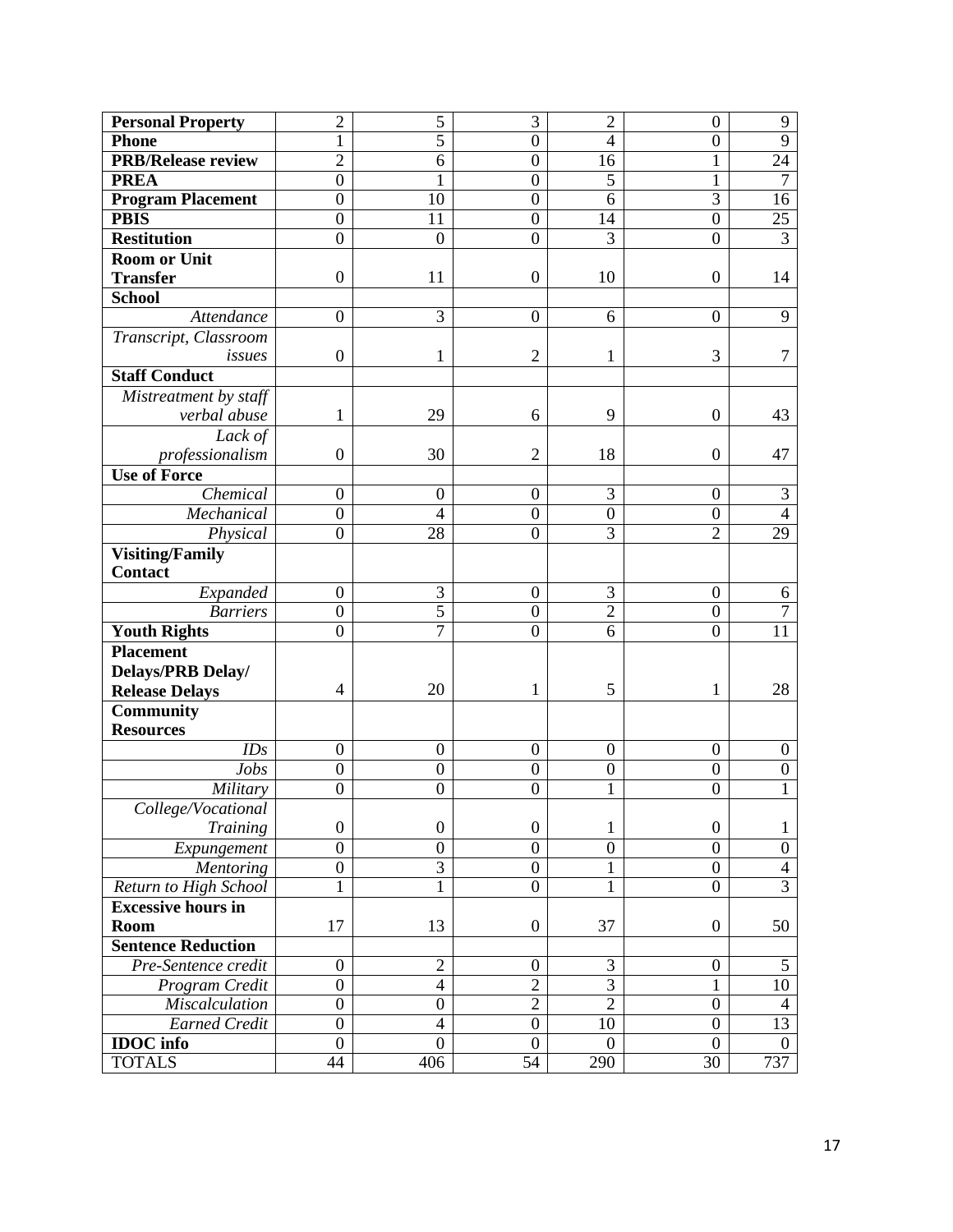# <span id="page-19-0"></span>**Top Issues by IYC**

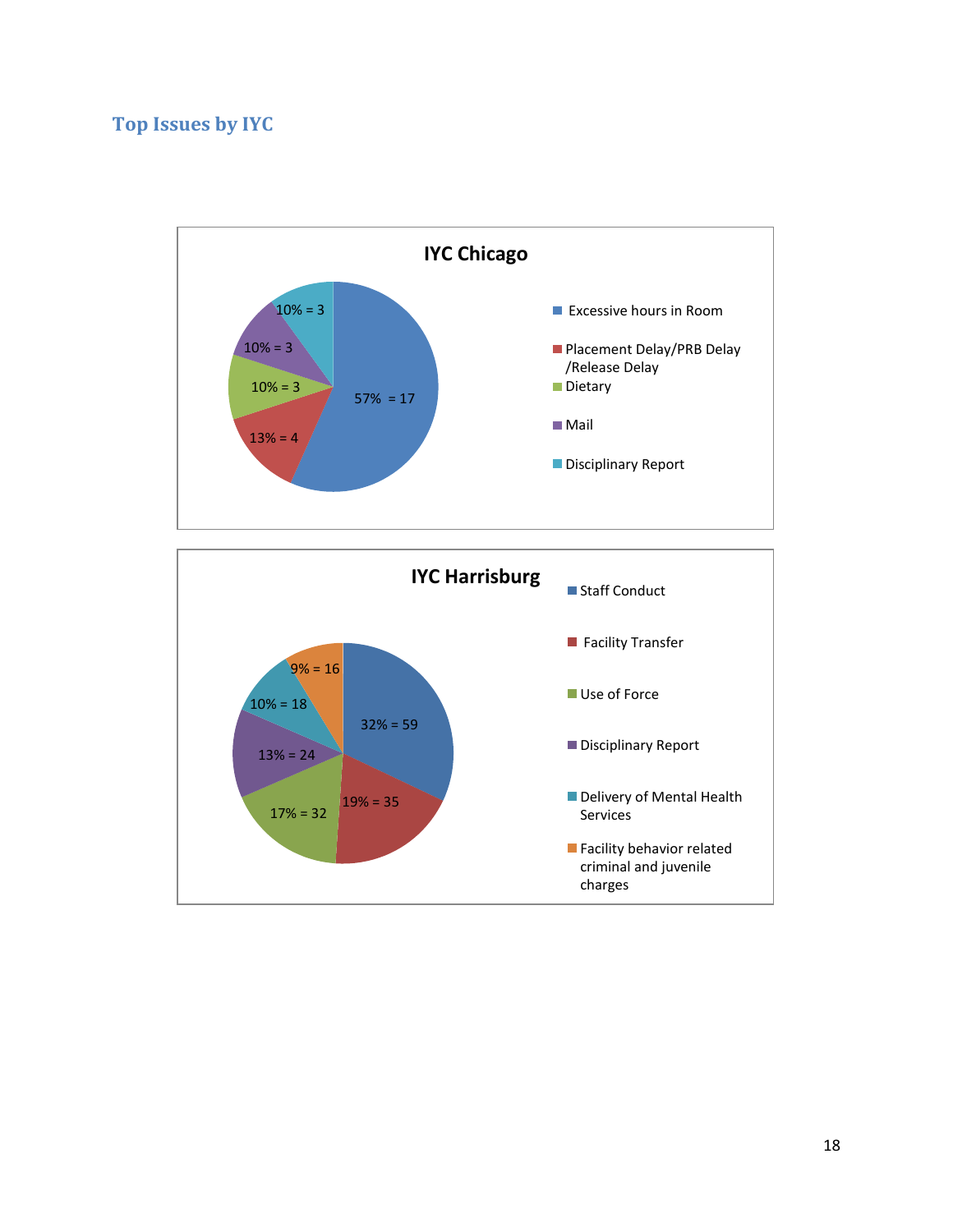



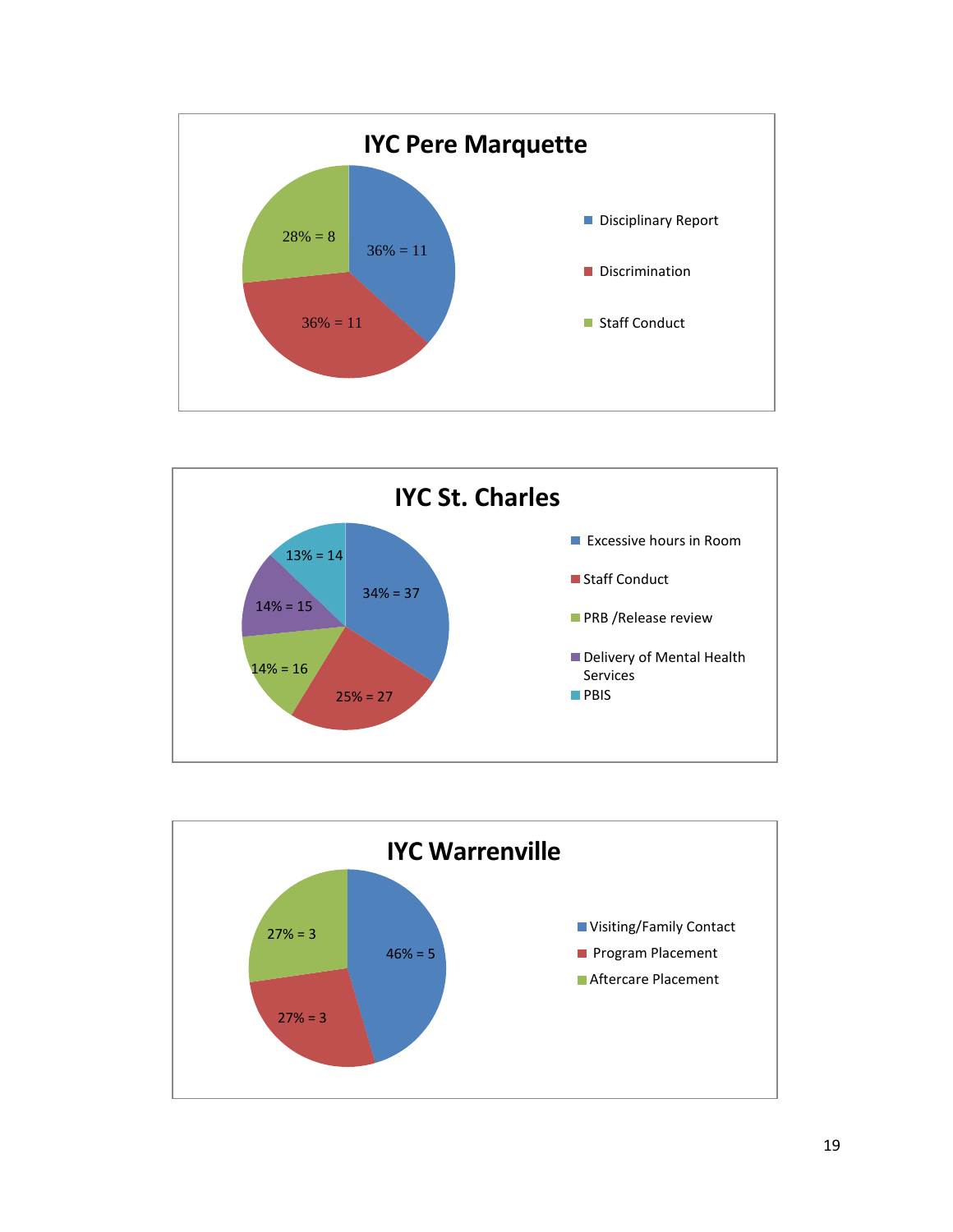# <span id="page-21-0"></span>**Resolution of Issues by IYC**





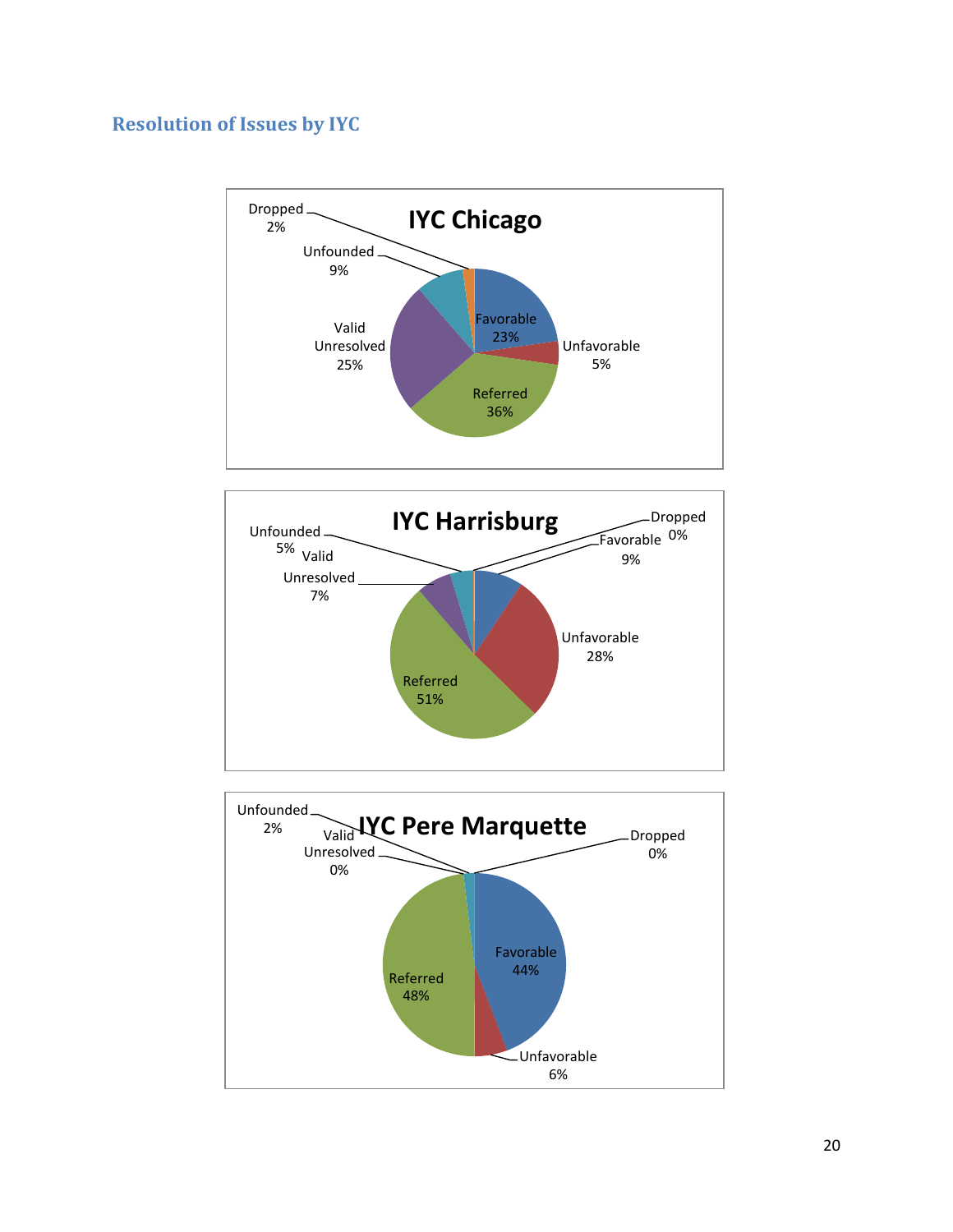

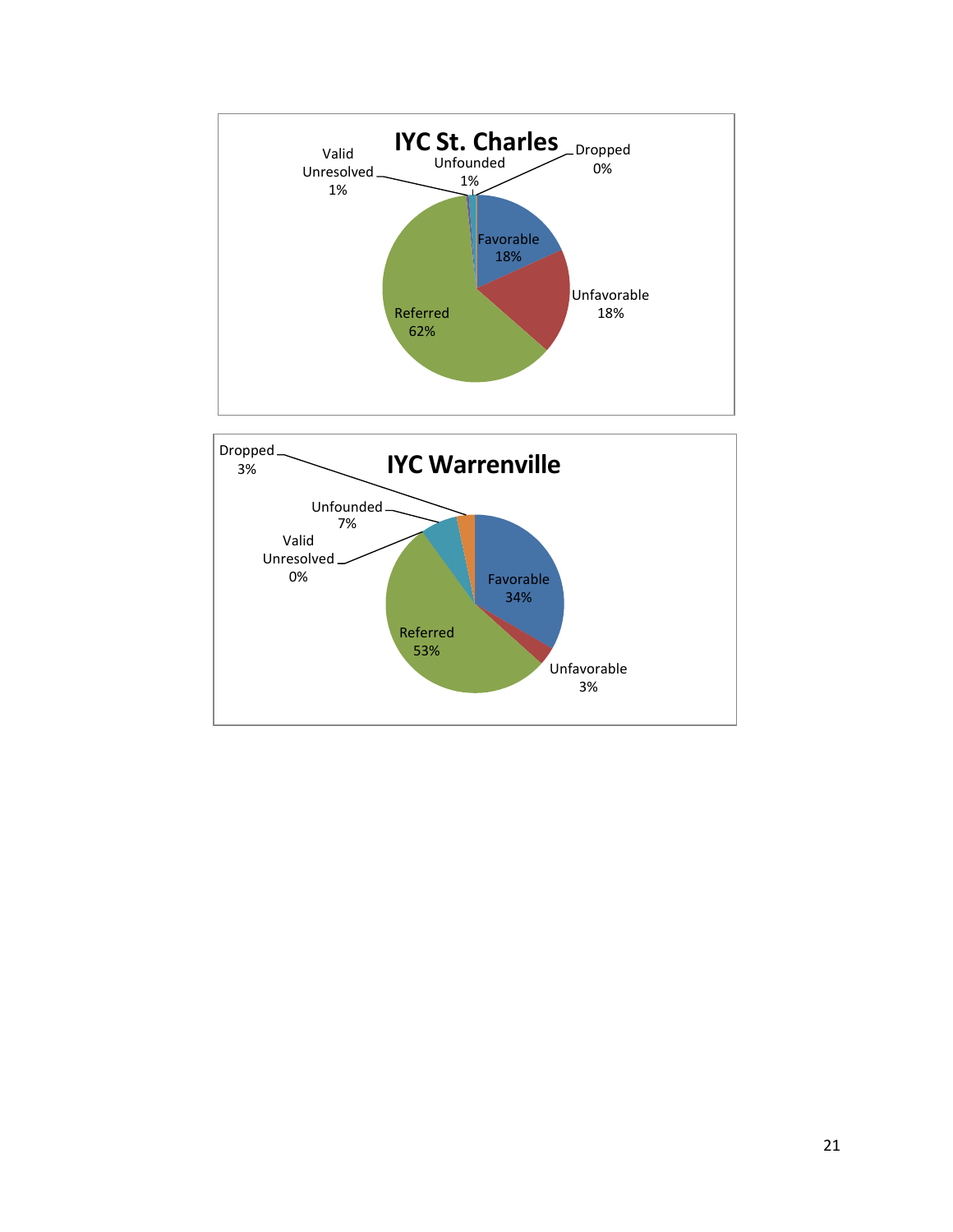# <span id="page-23-0"></span>**Table of Complaints by IYC[13](#page-23-1)**

|                            | <b>IYC</b>       | <b>IYC</b>       | <b>IYC</b> Pere  | <b>IYC St.</b>   |                  |
|----------------------------|------------------|------------------|------------------|------------------|------------------|
|                            | <b>Chicago</b>   | Harrisburg       | <b>Marquette</b> | <b>Charles</b>   | <b>Total</b>     |
| <b>Access to Programs</b>  | 0                | 0                | 0                | 0                | $\boldsymbol{0}$ |
| <b>Access to Counsel</b>   |                  |                  |                  |                  |                  |
| and Court                  | $\boldsymbol{0}$ | $\boldsymbol{0}$ | $\boldsymbol{0}$ | $\boldsymbol{0}$ | 0                |
| Presentence credit         | $\boldsymbol{0}$ | $\mathbf{0}$     | $\boldsymbol{0}$ | $\overline{0}$   | $\boldsymbol{0}$ |
| <b>Appeal Rights</b>       | $\boldsymbol{0}$ | $\mathbf{0}$     | $\overline{0}$   | $\boldsymbol{0}$ | $\boldsymbol{0}$ |
| <b>Needs Clarification</b> | $\boldsymbol{0}$ | $\boldsymbol{0}$ | $\overline{0}$   | $\boldsymbol{0}$ | $\boldsymbol{0}$ |
| Legal Advocacy             | $\boldsymbol{0}$ | $\boldsymbol{0}$ | $\overline{0}$   | 1                | 1                |
| Miscellaneous -            |                  |                  |                  |                  |                  |
| <b>Rights and New</b>      |                  |                  |                  |                  |                  |
| Laws info                  | $\overline{0}$   | $\boldsymbol{0}$ | $\overline{0}$   | $\overline{0}$   | $\theta$         |
| <b>Alternative</b>         |                  |                  |                  |                  |                  |
| <b>Program/Behavior</b>    |                  |                  |                  |                  |                  |
| Unit                       | $\boldsymbol{0}$ | $\boldsymbol{0}$ | $\boldsymbol{0}$ | $\mathbf{1}$     | 1                |
| <b>Commissary</b>          | $\overline{0}$   | $\overline{0}$   | $\overline{0}$   | $\boldsymbol{0}$ | $\overline{0}$   |
| <b>Delivery of Mental</b>  |                  |                  |                  |                  |                  |
| <b>Health Services</b>     | $\boldsymbol{0}$ | 3                | $\theta$         | 1                | 4                |
| <b>Dietary</b>             | $\boldsymbol{0}$ | $\overline{0}$   | $\boldsymbol{0}$ | $\boldsymbol{0}$ | $\boldsymbol{0}$ |
| <b>Disciplinary Report</b> | 1                | 3                | $\overline{0}$   | 3                | 6                |
| <b>Discrimination</b>      | $\mathbf{0}$     | $\overline{2}$   | 1                | $\boldsymbol{0}$ | $\overline{3}$   |
| <b>Education</b>           | $\overline{0}$   |                  | $\overline{0}$   | $\mathbf{0}$     | $\overline{0}$   |
| <b>Facility Conditions</b> | $\mathbf{0}$     | $\mathbf{1}$     | $\overline{0}$   | $\overline{2}$   | $\overline{3}$   |
| <b>Facility Transfer</b>   | 1                | 13               | $\overline{0}$   | $\mathbf{1}$     | 14               |
| <b>Grievances</b>          | $\mathbf{0}$     | $\overline{0}$   | $\overline{0}$   | $\mathbf{0}$     | $\boldsymbol{0}$ |
| No acknowledgement         |                  |                  |                  |                  |                  |
| or response                | 1                | $\boldsymbol{0}$ | $\boldsymbol{0}$ | $\mathbf{1}$     | $\overline{2}$   |
| Negative Response          | $\mathbf{0}$     | $\boldsymbol{0}$ | $\overline{0}$   | $\boldsymbol{0}$ | $\boldsymbol{0}$ |
| <b>Healthcare</b>          | $\boldsymbol{0}$ | 1                | $\boldsymbol{0}$ | $\overline{2}$   | $\overline{3}$   |
| <b>Hearing Rights -</b>    | $\overline{0}$   | $\mathbf{0}$     | $\boldsymbol{0}$ | $\boldsymbol{0}$ | $\overline{0}$   |
| Adjustment                 |                  |                  |                  |                  |                  |
| Committee                  | $\boldsymbol{0}$ | $\boldsymbol{0}$ | $\boldsymbol{0}$ | $\mathbf{1}$     | 1                |
| Consequences               | 1                | $\theta$         | $\overline{0}$   | $\overline{0}$   | 1                |
| <b>Facility behavior</b>   |                  |                  |                  |                  |                  |
| related criminal and       |                  |                  |                  |                  |                  |
| juvenile charges           | $\boldsymbol{0}$ | 1                | $\boldsymbol{0}$ | $\boldsymbol{0}$ | $\mathbf{I}$     |
| <b>Mail</b>                | $\overline{0}$   | $\overline{0}$   | $\overline{0}$   | $\overline{0}$   | $\overline{0}$   |
| <b>Medical</b>             | $\boldsymbol{0}$ | $\boldsymbol{0}$ | $\boldsymbol{0}$ | $\boldsymbol{0}$ | $\boldsymbol{0}$ |
| <b>Right to call</b>       |                  |                  |                  |                  |                  |
| Ombudsman                  | $\boldsymbol{0}$ | $\boldsymbol{0}$ | $\boldsymbol{0}$ | $\mathbf{1}$     | 1                |
| <b>Aftercare</b>           | $\boldsymbol{0}$ | $\mathbf{0}$     | $\boldsymbol{0}$ | $\boldsymbol{0}$ | $\boldsymbol{0}$ |
| Specialist visit           | $\overline{0}$   | $\overline{0}$   | $\overline{0}$   | $\overline{0}$   | $\overline{0}$   |
| Planning                   | $\boldsymbol{0}$ | $\boldsymbol{0}$ | $\boldsymbol{0}$ | $\boldsymbol{0}$ | $\overline{0}$   |
| Conditions                 | $\boldsymbol{0}$ | $\boldsymbol{0}$ | $\boldsymbol{0}$ | $\boldsymbol{0}$ | $\boldsymbol{0}$ |
| <b>Placement Approval</b>  | $\boldsymbol{0}$ | $\boldsymbol{0}$ | $\boldsymbol{0}$ | $\boldsymbol{0}$ | $\overline{0}$   |

<span id="page-23-1"></span><sup>&</sup>lt;sup>13</sup> IYC Kewanee and IYC Warrenville had no formal complaints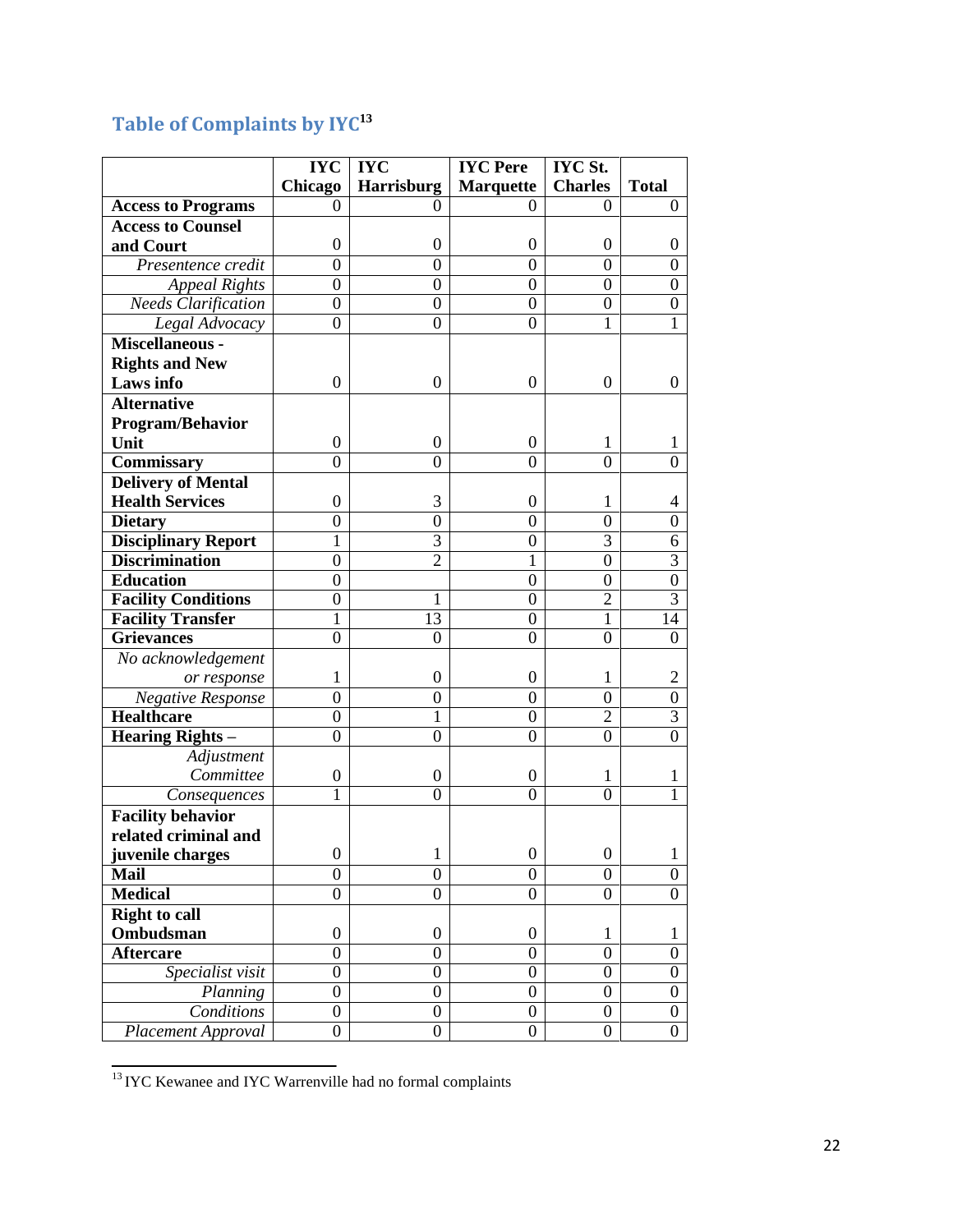| <b>Peer Conflict</b>                  | $\boldsymbol{0}$ | $\boldsymbol{0}$ | $\overline{0}$   | $\overline{0}$   | $\boldsymbol{0}$ |
|---------------------------------------|------------------|------------------|------------------|------------------|------------------|
| <b>Personal Property</b>              | 0                | 0                | $\boldsymbol{0}$ | $\boldsymbol{0}$ | $\boldsymbol{0}$ |
| <b>Phone</b>                          | $\boldsymbol{0}$ | $\boldsymbol{0}$ | $\overline{0}$   | $\boldsymbol{0}$ | $\boldsymbol{0}$ |
| <b>PRB/Release review</b>             | $\overline{0}$   | $\mathbf{0}$     | $\mathbf{0}$     | $\mathbf{0}$     | $\boldsymbol{0}$ |
| <b>PREA</b>                           | $\boldsymbol{0}$ | 1                | $\overline{0}$   | $\boldsymbol{0}$ |                  |
| <b>Program Placement</b>              | $\mathbf{0}$     | 1                | $\mathbf{0}$     | $\mathbf{0}$     | $\boldsymbol{0}$ |
| <b>PBIS</b>                           | $\mathbf{0}$     | $\mathbf{0}$     | $\overline{0}$   | $\mathbf{0}$     | $\boldsymbol{0}$ |
| <b>Restitution</b>                    | $\boldsymbol{0}$ | $\boldsymbol{0}$ | $\overline{0}$   | 1                | 1                |
| <b>Room or Unit</b>                   |                  |                  |                  |                  |                  |
| <b>Transfer</b>                       | 1                | $\boldsymbol{0}$ | $\boldsymbol{0}$ | $\boldsymbol{0}$ | 1                |
| <b>School</b>                         | $\mathbf{0}$     | $\boldsymbol{0}$ | $\mathbf{0}$     | $\mathbf{0}$     | $\boldsymbol{0}$ |
| Attendance                            | $\overline{0}$   | $\mathbf{0}$     | $\mathbf{0}$     | $\mathbf{1}$     |                  |
| Transcript, classroom                 |                  |                  |                  |                  |                  |
| issues                                | $\overline{0}$   | $\boldsymbol{0}$ | $\overline{0}$   | $\boldsymbol{0}$ | 0                |
| <b>Staff Conduct</b>                  | $\overline{0}$   | $\overline{0}$   | $\theta$         | $\overline{0}$   | $\overline{0}$   |
| Mistreatment by staff                 |                  |                  |                  |                  |                  |
| verbal abuse                          | 0                | 9                | $\overline{0}$   | 1                | 9                |
| Lack of                               |                  |                  |                  |                  |                  |
| professionalism                       | 0                | 6                | $\boldsymbol{0}$ | 1                | 7                |
| <b>Use of Force</b>                   | $\mathbf{0}$     | $\mathbf{0}$     | $\mathbf{0}$     | $\mathbf{0}$     | $\overline{0}$   |
| Chemical                              | $\mathbf{0}$     | $\overline{2}$   | $\mathbf{0}$     | $\overline{2}$   | $\overline{3}$   |
| Mechanical                            | $\boldsymbol{0}$ | $\overline{2}$   | $\boldsymbol{0}$ | $\boldsymbol{0}$ | $\overline{2}$   |
| Physical                              | 1                | 19               | 1                | 3                | 23               |
| <b>Visiting/Family</b>                |                  |                  |                  |                  |                  |
| <b>Contact</b>                        | 0                | 1                | $\boldsymbol{0}$ | $\boldsymbol{0}$ | 1                |
| Expanded                              | $\mathbf{0}$     | $\overline{0}$   | $\overline{0}$   | $\overline{0}$   | $\mathbf{0}$     |
| <b>Barriers</b>                       | $\boldsymbol{0}$ | $\boldsymbol{0}$ | $\theta$         | $\boldsymbol{0}$ | $\boldsymbol{0}$ |
| <b>Youth Rights</b>                   | $\overline{0}$   | $\overline{2}$   | $\overline{0}$   | $\overline{0}$   | $\overline{2}$   |
| <b>Placement</b>                      |                  |                  |                  |                  |                  |
| <b>Delays/PRB Delay/</b>              |                  |                  |                  |                  |                  |
| <b>Release Delays</b>                 | 0                | 3                | $\boldsymbol{0}$ | $\boldsymbol{0}$ | 3                |
| <b>Community</b>                      |                  |                  |                  |                  |                  |
| <b>Resources</b>                      | 0                | $\boldsymbol{0}$ | $\theta$         | $\boldsymbol{0}$ | $\overline{0}$   |
| IDs                                   | $\boldsymbol{0}$ | $\mathbf{0}$     | $\mathbf{0}$     | $\boldsymbol{0}$ | $\boldsymbol{0}$ |
| Jobs                                  | $\boldsymbol{0}$ | $\mathbf{0}$     | $\mathbf{0}$     | $\boldsymbol{0}$ | $\boldsymbol{0}$ |
| Military                              | $\overline{0}$   | $\overline{0}$   | $\overline{0}$   | $\overline{0}$   | $\boldsymbol{0}$ |
| College/Vocational<br><b>Training</b> | $\boldsymbol{0}$ | $\boldsymbol{0}$ | $\boldsymbol{0}$ | $\boldsymbol{0}$ | $\boldsymbol{0}$ |
|                                       | $\boldsymbol{0}$ | $\boldsymbol{0}$ | $\boldsymbol{0}$ | $\boldsymbol{0}$ | $\boldsymbol{0}$ |
| Expungement<br>Mentoring              | $\boldsymbol{0}$ | $\mathbf{0}$     | $\overline{0}$   | $\boldsymbol{0}$ | $\boldsymbol{0}$ |
|                                       |                  |                  |                  |                  |                  |
| Return to High<br>School              | $\boldsymbol{0}$ | $\boldsymbol{0}$ | $\boldsymbol{0}$ | $\boldsymbol{0}$ | $\boldsymbol{0}$ |
| <b>Excessive hours in</b>             |                  |                  |                  |                  |                  |
| Room                                  | 3                | 3                | $\boldsymbol{0}$ | $\overline{2}$   | 7                |
| <b>Sentence Reduction</b>             | $\boldsymbol{0}$ | $\boldsymbol{0}$ | $\mathbf{0}$     | $\boldsymbol{0}$ | $\boldsymbol{0}$ |
| Pre-Sentence credit                   | $\mathbf{0}$     | $\overline{0}$   | $\overline{0}$   | $\overline{0}$   | $\boldsymbol{0}$ |
| Program Credit                        | $\boldsymbol{0}$ | $\boldsymbol{0}$ | $\boldsymbol{0}$ | $\boldsymbol{0}$ | $\boldsymbol{0}$ |
| <b>Miscalculation</b>                 | $\boldsymbol{0}$ | $\boldsymbol{0}$ | $\boldsymbol{0}$ | $\boldsymbol{0}$ | $\boldsymbol{0}$ |
| <b>Earned Credit</b>                  | $\boldsymbol{0}$ | $\boldsymbol{0}$ | $\overline{0}$   | $\mathbf{0}$     | $\boldsymbol{0}$ |
|                                       |                  |                  |                  |                  |                  |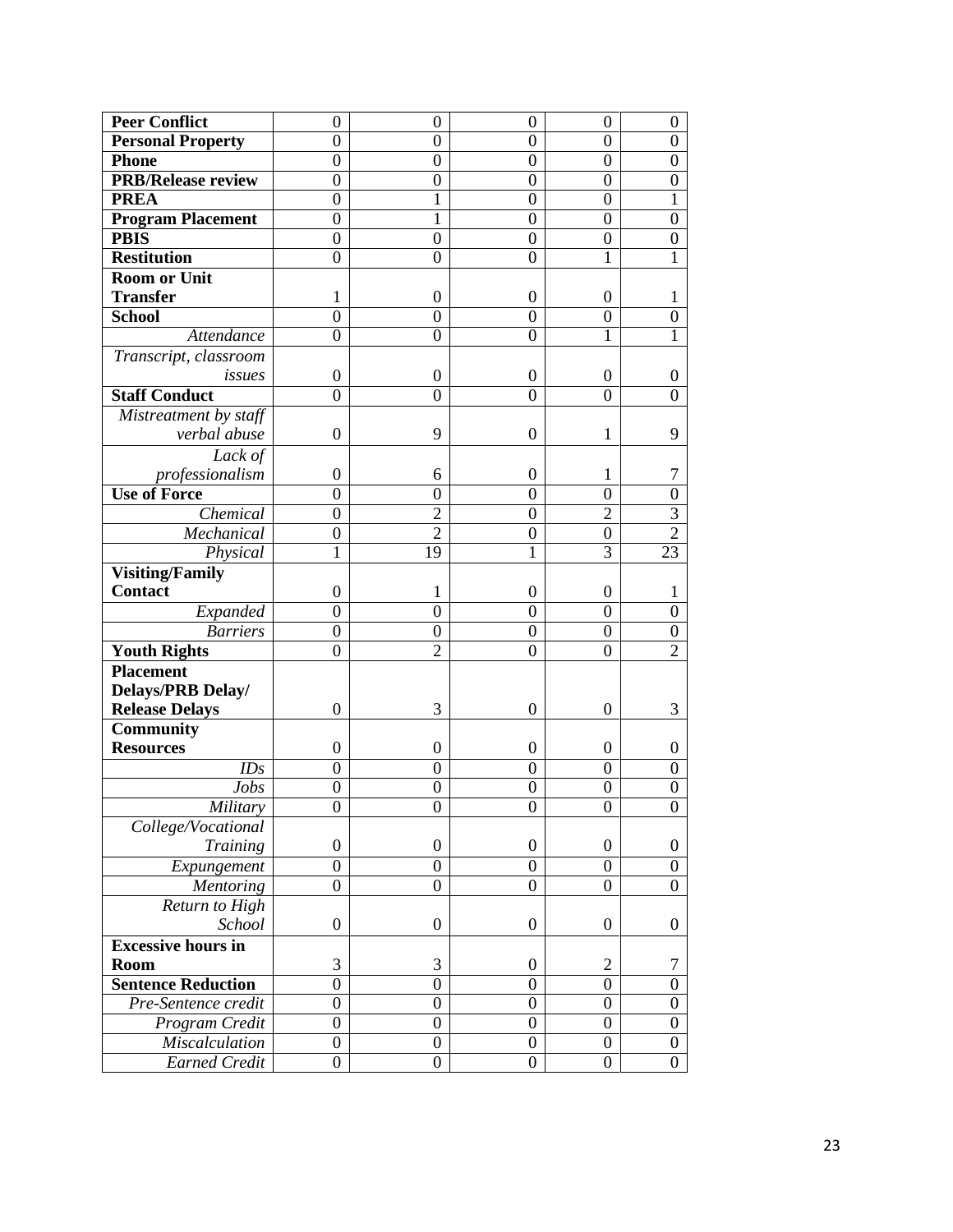| $IDOC$ info |                               |   |          |               |
|-------------|-------------------------------|---|----------|---------------|
| 1 ALN       | $\overline{\phantom{a}}$<br>ັ | ∽ | ↑∼<br>رے | $\sim$<br>104 |

# <span id="page-25-0"></span>**Total Complaints by IYC**



# <span id="page-25-1"></span>**Resolution of Complaints by IYC**

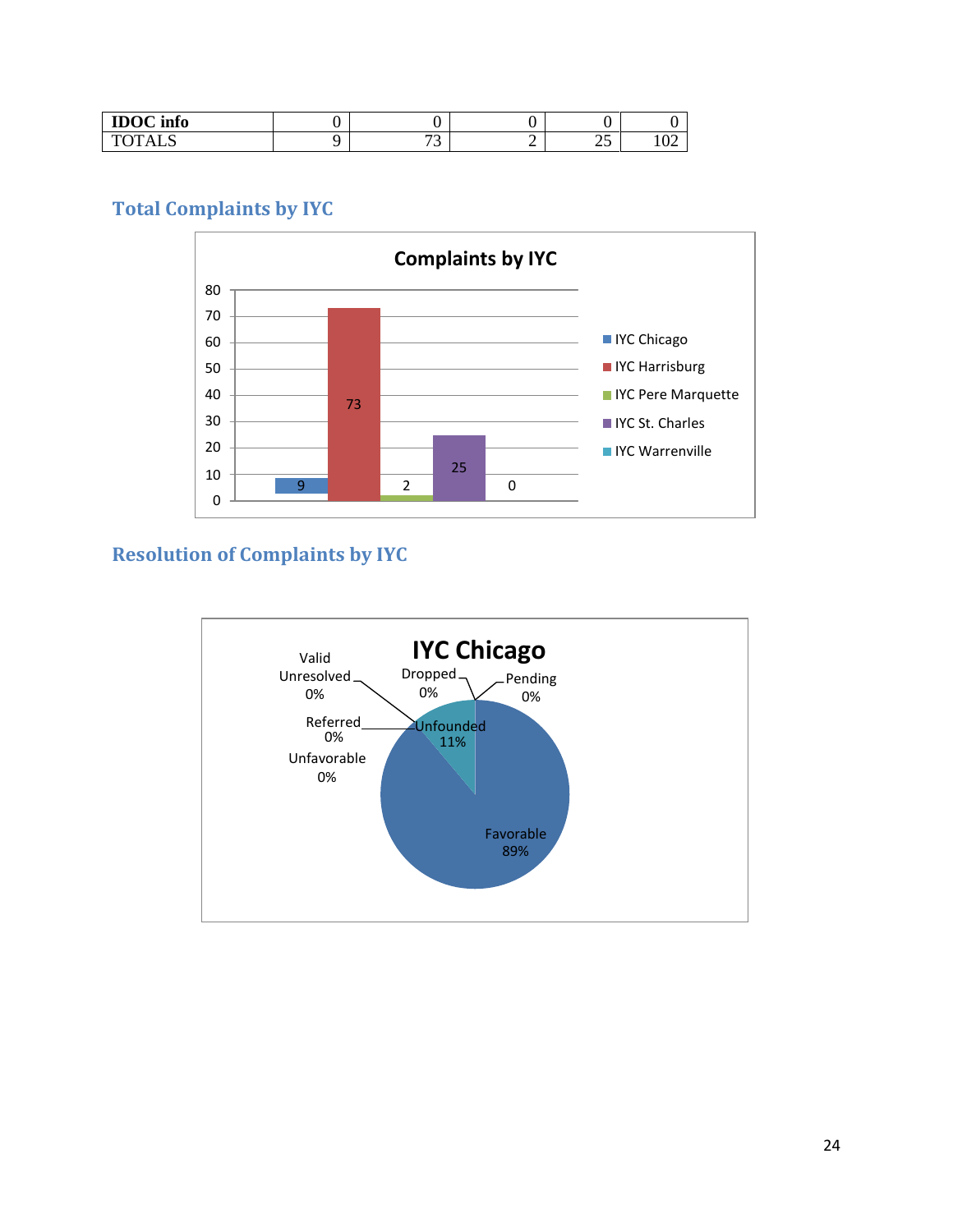



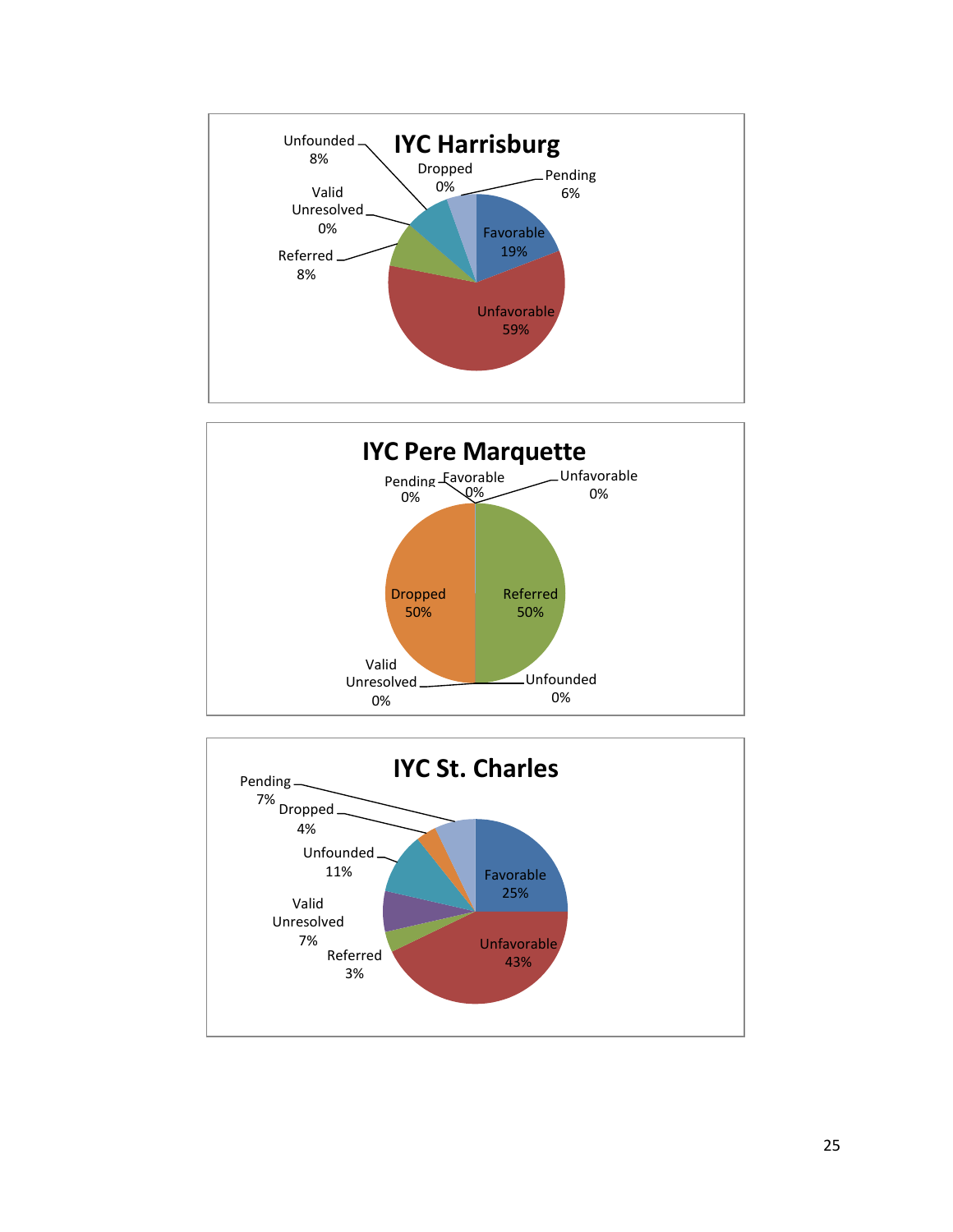#### **Key for Issues and Complaint Resolutions**

**Favorable** = The matter was resolved in the youth's favor.

**Unfavorable** = The matter was resolved against the youth.

**Referred** = The matter was referred to DJJ executive staff, DJJ administrative staff, the Grievance Process, DCFS or Illinois State Police.

**Valid Unresolved** = The matter is a valid concern/violation. Generally, a matter that was ongoing for a period of time or a systemic issue that was not resolved.

**Unfounded** = The Ombudsman determined that there were no violations of the youth's rights.

**Dropped** = The youth advised the Ombudsman that s/he did not want to pursue the issue.

**Pending** = The matter remains under investigation or has not been resolved

# <span id="page-27-0"></span>**Table of Inquiries by IYC[14](#page-27-1)**

|                            | <b>IYC</b>       | <b>IYC</b>       | <b>IYC</b> Pere  | <b>IYC St.</b>   | <b>IYC</b>         |                  |
|----------------------------|------------------|------------------|------------------|------------------|--------------------|------------------|
|                            | Chicago          | Harrisburg       | <b>Marquette</b> | <b>Charles</b>   | <b>Warrenville</b> | <b>Total</b>     |
| <b>Access to Programs</b>  | $\Omega$         |                  | $\Omega$         |                  | $\theta$           | $\overline{2}$   |
| <b>Access to Counsel</b>   |                  |                  |                  |                  |                    |                  |
| and Court                  | $\boldsymbol{0}$ | $\boldsymbol{0}$ | $\boldsymbol{0}$ | $\boldsymbol{0}$ | $\boldsymbol{0}$   | $\overline{0}$   |
| Presentence credit         | $\overline{0}$   | $\overline{0}$   | $\boldsymbol{0}$ | $\overline{0}$   | $\boldsymbol{0}$   | $\boldsymbol{0}$ |
| <b>Appeal Rights</b>       | $\overline{0}$   | $\overline{4}$   | $\mathbf{1}$     | $\overline{4}$   | $\overline{0}$     | $\overline{9}$   |
| <b>Needs Clarification</b> | $\overline{2}$   | $\overline{2}$   | $\mathbf{1}$     | 11               | $\overline{4}$     | $\overline{19}$  |
| Legal Advocacy             | $\overline{0}$   | $\overline{15}$  | 1                | 3                | 1                  | 18               |
| Miscellaneous -            |                  |                  |                  |                  |                    |                  |
| <b>Rights and New</b>      |                  |                  |                  |                  |                    |                  |
| Laws info                  | $\mathbf{0}$     | 8                | $\mathbf{0}$     | $\mathbf{0}$     | 1                  | 9                |
| <b>Alternative</b>         |                  |                  |                  |                  |                    |                  |
| Program/Behavior           |                  |                  |                  |                  |                    |                  |
| Unit                       | $\boldsymbol{0}$ | 1                | $\theta$         | 1                | $\boldsymbol{0}$   | 2                |
| Commissary                 | $\overline{0}$   | $\overline{0}$   | $\overline{0}$   | $\overline{0}$   | $\overline{0}$     | $\overline{0}$   |
| <b>Delivery of Mental</b>  |                  |                  |                  |                  |                    |                  |
| <b>Health Services</b>     |                  | 4                | $\theta$         | $\Omega$         | $\boldsymbol{0}$   | 4                |
| <b>Dietary</b>             | $\overline{0}$   | $\mathbf{0}$     | $\overline{0}$   | $\overline{2}$   | $\overline{0}$     | $\overline{2}$   |
| <b>Disciplinary Report</b> | $\overline{0}$   | $\overline{3}$   | $\overline{0}$   | $\overline{0}$   | $\overline{0}$     | $\overline{3}$   |
| <b>Discrimination</b>      | $\overline{0}$   | $\overline{0}$   | $\overline{2}$   | $\overline{0}$   | $\boldsymbol{0}$   | $\overline{2}$   |
| <b>Education</b>           | $\overline{0}$   | $\overline{0}$   | $\overline{0}$   | $\overline{0}$   | 1                  | 1                |
| <b>Facility Conditions</b> | $\overline{0}$   | $\overline{0}$   | $\overline{0}$   | $\overline{0}$   | $\overline{0}$     | $\boldsymbol{0}$ |
| <b>Facility Transfer</b>   | $\overline{0}$   | $\overline{2}$   | 1                | $\overline{0}$   | $\boldsymbol{0}$   | 3                |
| <b>Grievances</b>          | $\theta$         | $\overline{0}$   | $\overline{0}$   | $\overline{0}$   | $\overline{0}$     | $\overline{0}$   |
| No acknowledgement         |                  |                  |                  |                  |                    |                  |
| or response                | $\boldsymbol{0}$ | $\boldsymbol{0}$ | $\boldsymbol{0}$ | $\boldsymbol{0}$ | $\boldsymbol{0}$   | $\boldsymbol{0}$ |
| <b>Negative Response</b>   | $\overline{0}$   | $\overline{0}$   | $\overline{0}$   | 1                | $\overline{0}$     | 1                |
| <b>Healthcare</b>          | $\overline{0}$   | $\overline{1}$   | $\overline{0}$   | $\overline{0}$   | $\boldsymbol{0}$   | 1                |
| <b>Hearing Rights -</b>    | $\overline{0}$   | $\overline{0}$   | $\overline{0}$   | $\overline{0}$   | $\overline{0}$     | $\overline{0}$   |
| Adjustment                 |                  |                  |                  |                  |                    |                  |
| Committee                  | $\boldsymbol{0}$ | $\boldsymbol{0}$ | $\boldsymbol{0}$ | $\boldsymbol{0}$ | $\boldsymbol{0}$   | $\boldsymbol{0}$ |
| Consequences               | $\overline{0}$   | $\overline{0}$   | $\overline{0}$   |                  | $\overline{0}$     |                  |

<span id="page-27-1"></span><sup>&</sup>lt;sup>14</sup> IYC Kewanee had 5 inquiries about Placement Concerns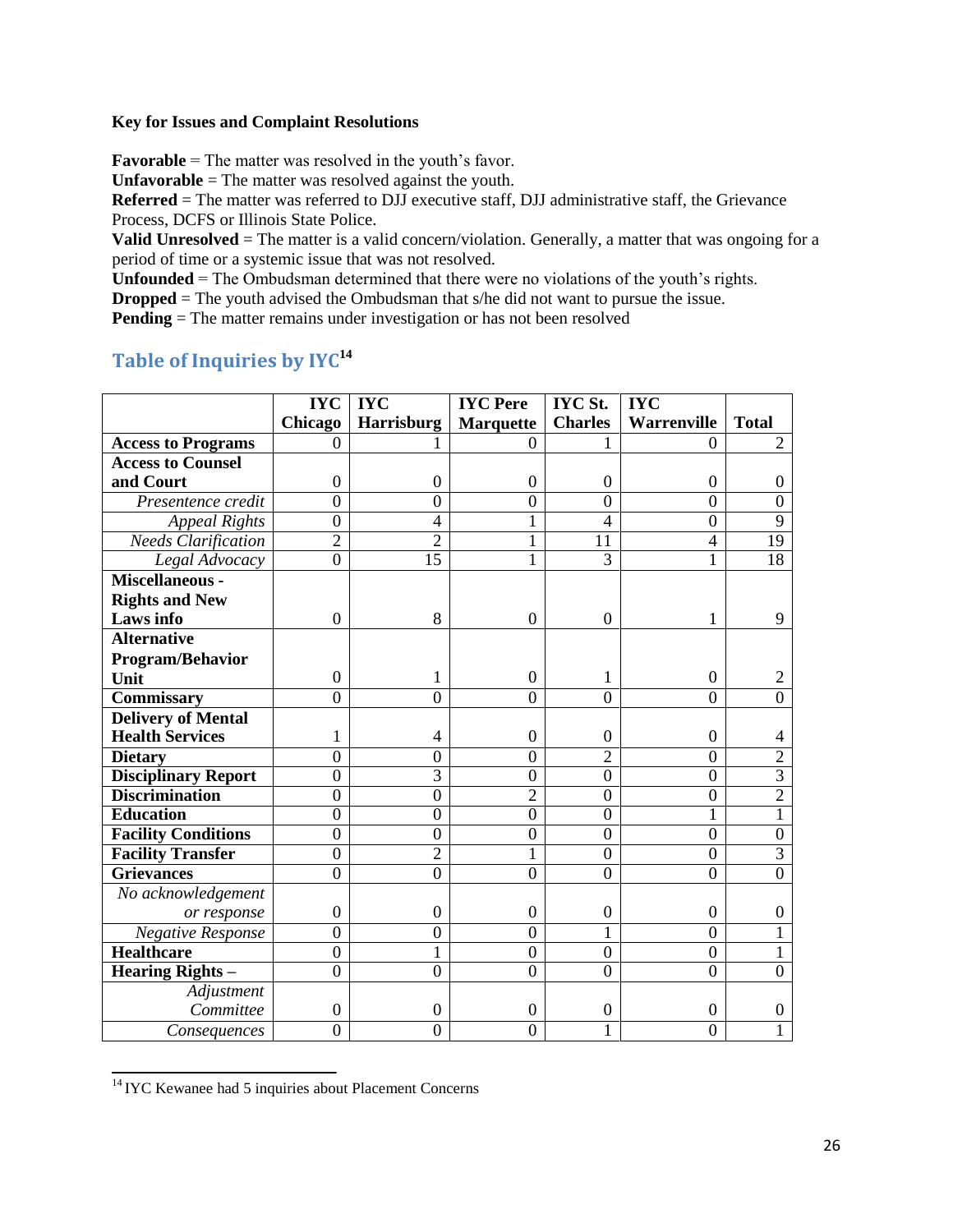| <b>Facility behavior</b>  |                  |                  |                  |                  |                  |                  |
|---------------------------|------------------|------------------|------------------|------------------|------------------|------------------|
| related criminal and      |                  |                  |                  |                  |                  |                  |
| juvenile charges          | $\boldsymbol{0}$ | $\overline{2}$   | $\boldsymbol{0}$ | $\boldsymbol{0}$ | $\boldsymbol{0}$ | 2                |
| <b>Mail</b>               | $\overline{0}$   | $\theta$         | $\overline{0}$   | $\overline{0}$   | $\overline{0}$   | $\boldsymbol{0}$ |
| <b>Medical</b>            | $\overline{0}$   | $\mathbf{0}$     | $\mathbf{0}$     | $\overline{3}$   | $\overline{0}$   | $\overline{3}$   |
| <b>Right to call</b>      |                  |                  |                  |                  |                  |                  |
| Ombudsman                 | 0                | $\boldsymbol{0}$ | 1                | $\boldsymbol{0}$ | $\boldsymbol{0}$ | T                |
| <b>Aftercare</b>          | $\overline{0}$   | $\boldsymbol{0}$ | $\overline{0}$   | $\boldsymbol{0}$ | $\boldsymbol{0}$ | $\boldsymbol{0}$ |
| Specialist visit          | $\boldsymbol{0}$ | $\boldsymbol{0}$ | $\boldsymbol{0}$ | $\overline{0}$   | $\boldsymbol{0}$ | $\boldsymbol{0}$ |
| Planning                  | 1                | $\boldsymbol{0}$ | $\mathbf{0}$     | $\overline{0}$   | $\boldsymbol{0}$ | 1                |
| Conditions                | 0                | $\boldsymbol{0}$ | $\boldsymbol{0}$ | 1                | 1                | $\overline{2}$   |
| Placement Approval        | 1                | 9                | $\overline{c}$   | $\boldsymbol{0}$ | $\overline{2}$   | 14               |
| <b>Peer Conflict</b>      | $\mathbf{0}$     | $\boldsymbol{0}$ | $\overline{0}$   | $\overline{0}$   | 1                | 1                |
| <b>Personal Property</b>  | $\boldsymbol{0}$ | $\overline{c}$   | $\overline{0}$   | $\mathbf{0}$     | $\boldsymbol{0}$ | $\overline{2}$   |
| <b>Phone</b>              | $\overline{0}$   | $\mathbf{1}$     | $\boldsymbol{0}$ | $\mathbf{0}$     | $\boldsymbol{0}$ | 1                |
| <b>PRB/Release review</b> | $\overline{0}$   | $\overline{4}$   | $\overline{0}$   | $\overline{3}$   | $\mathbf{1}$     | $\overline{8}$   |
| <b>PREA</b>               | $\overline{0}$   | $\mathbf{0}$     | $\overline{0}$   | $\boldsymbol{0}$ | $\boldsymbol{0}$ | $\boldsymbol{0}$ |
| <b>Program Placement</b>  | $\mathbf{0}$     | $\overline{4}$   | $\boldsymbol{0}$ |                  | $\boldsymbol{0}$ | $\overline{5}$   |
| <b>PBIS</b>               | $\boldsymbol{0}$ | $\overline{2}$   | 1                | $\overline{3}$   | $\boldsymbol{0}$ | 6                |
| <b>Restitution</b>        | 0                | $\overline{0}$   | $\overline{0}$   |                  | $\overline{0}$   | 1                |
| <b>Room or Unit</b>       |                  |                  |                  |                  |                  |                  |
| <b>Transfer</b>           | $\boldsymbol{0}$ | $\boldsymbol{0}$ | $\boldsymbol{0}$ | 1                | $\boldsymbol{0}$ | 1                |
| <b>School</b>             | $\overline{0}$   | $\boldsymbol{0}$ | $\boldsymbol{0}$ | $\overline{0}$   | $\boldsymbol{0}$ | $\boldsymbol{0}$ |
| Attendance                | $\overline{0}$   | $\mathbf{0}$     | $\mathbf{0}$     | $\overline{0}$   | $\boldsymbol{0}$ | $\boldsymbol{0}$ |
| Transcript,               |                  |                  |                  |                  |                  |                  |
| Classroom issues          | $\boldsymbol{0}$ | $\boldsymbol{0}$ | $\Omega$         | 4                | $\boldsymbol{0}$ | 4                |
| <b>Staff Conduct</b>      | $\theta$         | $\boldsymbol{0}$ | $\boldsymbol{0}$ | $\overline{0}$   | $\overline{0}$   | $\overline{0}$   |
| Mistreatment by staff     |                  |                  |                  |                  |                  |                  |
| verbal abuse              | $\boldsymbol{0}$ | $\mathbf{1}$     | 1                | 1                | $\mathbf{0}$     | $\overline{2}$   |
| Lack of                   |                  |                  |                  |                  |                  |                  |
| professionalism           | $\boldsymbol{0}$ | $\boldsymbol{0}$ | 1                | 3                | $\boldsymbol{0}$ | 4                |
| <b>Use of Force</b>       | $\overline{0}$   | $\boldsymbol{0}$ | $\mathbf{0}$     | $\overline{0}$   | $\overline{0}$   | $\boldsymbol{0}$ |
| Chemical                  | $\boldsymbol{0}$ | $\boldsymbol{0}$ | $\boldsymbol{0}$ | $\mathbf{0}$     | $\boldsymbol{0}$ | $\boldsymbol{0}$ |
| Mechanical                | $\boldsymbol{0}$ | $\boldsymbol{0}$ | $\boldsymbol{0}$ | $\mathbf{0}$     | $\boldsymbol{0}$ | $\boldsymbol{0}$ |
| Physical                  | $\overline{0}$   | $\mathbf{0}$     | $\overline{0}$   | $\overline{0}$   | $\overline{0}$   | $\boldsymbol{0}$ |
| <b>Visiting/Family</b>    |                  |                  |                  |                  |                  |                  |
| <b>Contact</b>            | $\boldsymbol{0}$ | $\boldsymbol{0}$ | $\mathbf{1}$     | $\boldsymbol{0}$ | $\boldsymbol{0}$ | $\mathbf{1}$     |
| Expanded                  | $\boldsymbol{0}$ | $\overline{3}$   | $\boldsymbol{0}$ | $\mathbf{1}$     | $\boldsymbol{0}$ | $\overline{4}$   |
| <b>Barriers</b>           | $\boldsymbol{0}$ | $\overline{0}$   | $\overline{0}$   | $\boldsymbol{0}$ | $\boldsymbol{0}$ | $\overline{0}$   |
| <b>Youth Rights</b>       | $\overline{0}$   | $\overline{6}$   | $\overline{0}$   | $\boldsymbol{0}$ | $\overline{0}$   | 6                |
| <b>Placement</b>          |                  |                  |                  |                  |                  |                  |
| Delays/PRB Delay/         |                  |                  |                  |                  |                  |                  |
| <b>Release Delays</b>     | $\mathbf{1}$     | 5                | $\boldsymbol{0}$ | $\mathbf{1}$     | $\boldsymbol{0}$ | 12               |
| <b>Community</b>          |                  |                  |                  |                  |                  |                  |
| <b>Resources</b>          | $\boldsymbol{0}$ | $\boldsymbol{0}$ | $\boldsymbol{0}$ | $\boldsymbol{0}$ | $\boldsymbol{0}$ | $\mathbf{0}$     |
| IDs                       | $\boldsymbol{0}$ | $\boldsymbol{0}$ | $\overline{0}$   | $\overline{0}$   | $\boldsymbol{0}$ | $\overline{0}$   |
| Jobs                      | $\mathbf{1}$     | $\overline{2}$   | $\boldsymbol{0}$ | 1                | $\boldsymbol{0}$ | $\overline{3}$   |
| Military                  | $\overline{2}$   | $\boldsymbol{0}$ | $\boldsymbol{0}$ | 1                | $\boldsymbol{0}$ | $\overline{2}$   |
| College/Vocational        | $\overline{0}$   | $\boldsymbol{0}$ | $\overline{0}$   | 1                | $\boldsymbol{0}$ | $\mathbf{1}$     |